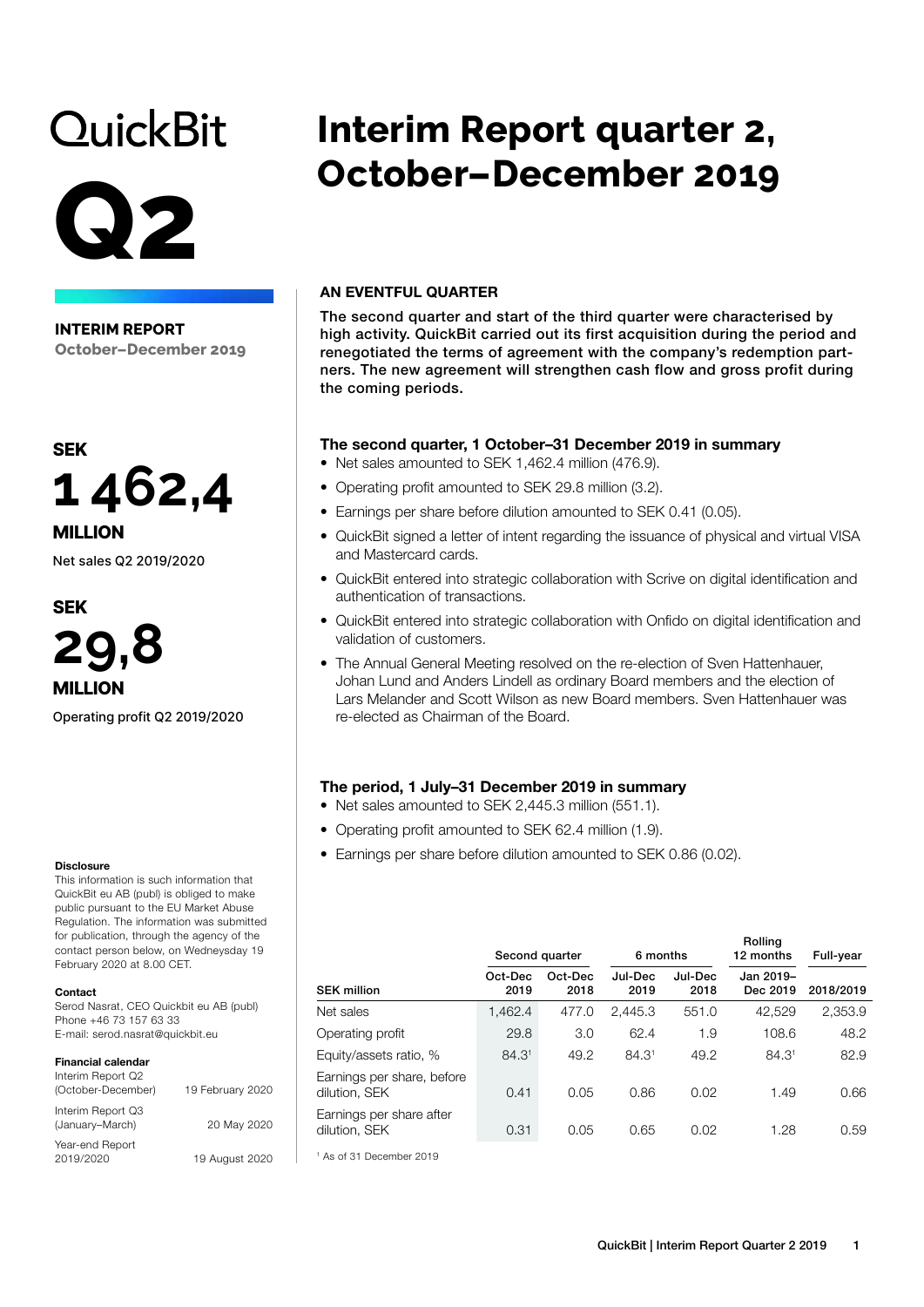### Significant events after the end of the period

- QuickBit has obtained an option, to not later than 31 December 2020, acquire Digital Currency Services B.V. ("DCS") with the trademark happycoins. com. A potential acquisition will create a platform for significantly increased profitable growth.
- QuickBit has entered into an agreement on acquisition of BitRate Invest OÜ ("BitRate") with the aim of securing control over the entire transaction flow and to create a basis for a continued increase in profitable growth.
- QuickBit has signed an agreement on new terms with the company's redemption partners. The new terms will take effect retroactively from 1 January 2020. The financial effects of the altered terms of agreement will have full effect starting from the third quarter (Jan–Mar) in the current financial year.
- In brief, the new terms of agreement mean that:
	- the fee QuickBit pays to redeeming partners will fall considerably,
	- the amount of liquid assets that need to be deposited as collateral for the so-called rolling reserve will fall significantly and
	- the time that this collateral needs to be deposited will halve on average compared to today's level.

The financial effects will be significant and are illustrated in summary in the table below. The column "Adjusted outcome" shows the selected key ratios as they would have been in the second quarter and in the six-month period if the new terms of agreement had taken effect on 1 October 2019. Liquid assets that are deposited for transaction flows, the so-called rolling reserve, are included in the balance sheet item Other receivables.

### Financial effects of new redemption agreement

|                          |         | The quarter (Oct-Dec 2019) |         | The period (Jul-Dec 2019) |                       |         |  |
|--------------------------|---------|----------------------------|---------|---------------------------|-----------------------|---------|--|
| <b>SEK million</b>       | Outcome | Adiusted<br>outcome        | Change  | Outcome                   | Adjusted out-<br>come | Change  |  |
| Gross profit             | 38.8    | 53.7                       | 14.9    | 79.2                      | 94.1                  | 14.9    |  |
| Other receivables        | 102.7   | 67.6                       | $-35.0$ | 102.7                     | 67.6                  | $-35.0$ |  |
| Cash flow for the period | $-18.6$ | 36.2                       | 54.7    | 6.                        | 60.8                  | 54.7    |  |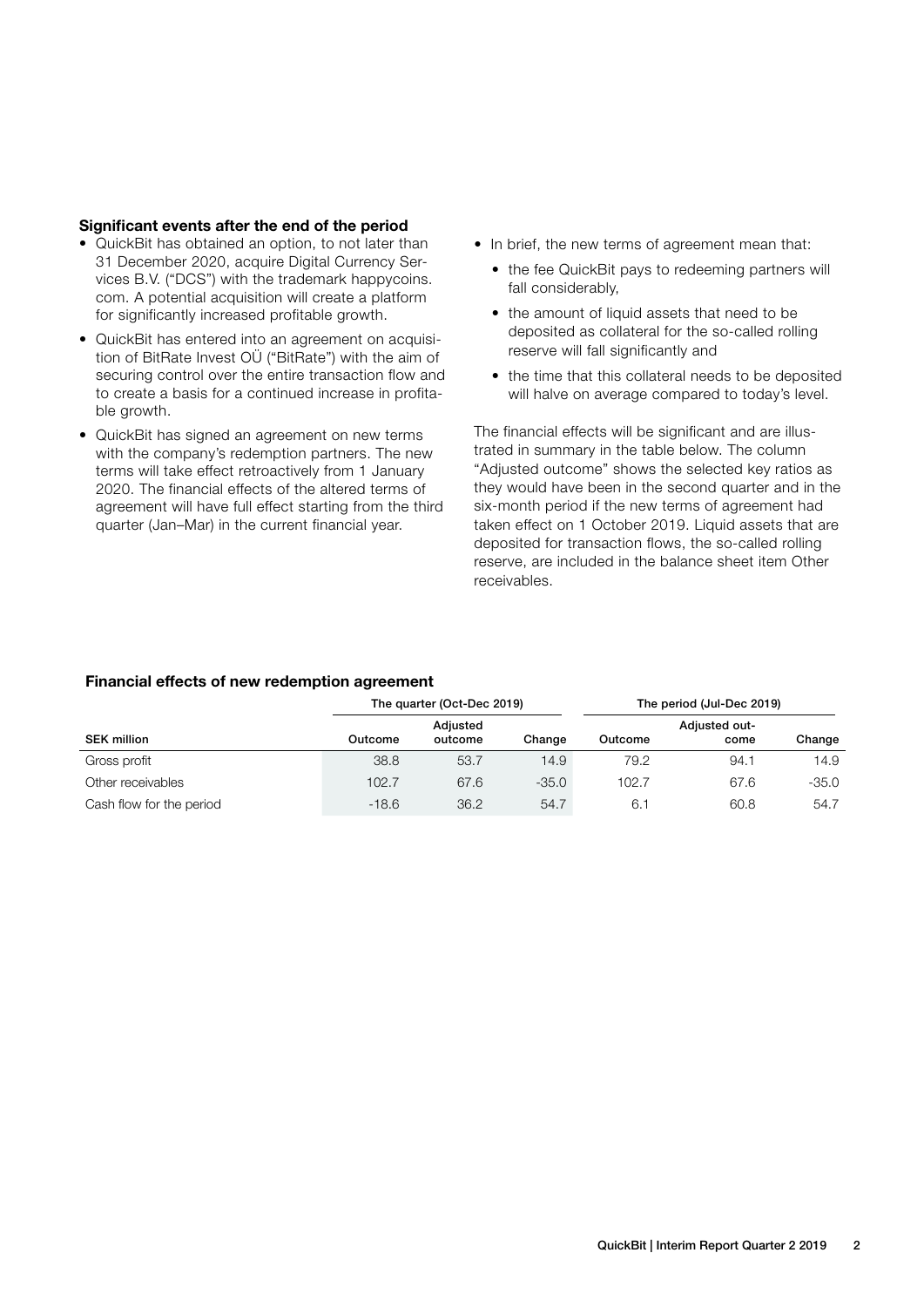# **Comments from the CEO**

It is now half a year since I took over as CEO of QuickBit. The first six months have been extremely exciting, challenging and eventful throughout. I have also spent this time conducting a fundamental review of the company and charting a path for the future. My conclusions from this work are almost ready and will be communicated in the near future.

I want to start by commenting on the performance during our now reported second quarter. Our growth is continuing and we have reported the strongest increase in sales between two quarters in the company's history. Net sales increased by almost 50 percent from the previous quarter. This strong growth rate is proof that our basic belief is right – cryptocurrency and crypto payments are part of the future.

However, strongly increased transaction volumes during a relatively short period, in turn, meant gradually larger deposits of liquid assets with our redemption partners as collateral for these volumes. I am therefore very satisfied that the work on securing better terms from our largest redemption partners has now been successfully completed. The agreement is a milestone in QuickBit's history and means, going forward, that the company will no longer need to display negative or weakened cash flow in line with increased sales growth.

The negative cash flow in the second quarter can thus be viewed as a non-recurring event. The financial effects of the altered terms of agreement are exclusively positive for QuickBit and will have full effect starting from the next quarter, January to March 2020.

I can also confirm that after the end of the second quarter we carried out the company's first acquisition in the form of the purchase of BitRate. Through the acquisition, QuickBit will secure control over the entire transaction flow, which is important for us. The acquisition also means that we are establishing a new business area which will cover the transactions that are not made using a bank or credit card. This will create a revenue stream which is independent of our existing income, reducing the risk in our business model.

During the second quarter, we have also taken additional steps to strengthen the user-friendliness of our services and concurrently with the acquisition of BitRate we have created a stronger platform for future launches of new products and services. Thanks to our



**"The agreement is a critical milestone in QuickBit's history."** 

affiliate-based marketing, QuickBit has a very low cost for gaining new customers, which provides us with a customer base that we can introduce new products to. Our overriding goal is through technology to facilitate people's use of cryptocurrencies. With new products and services, we will reach new users, broaden our business model and create additional revenue streams.

By way of conclusion, I would like to say that we have received positive reactions to our new career site, which was launched in November. We are working hard to recruit and retain capable people who share QuickBit's vision and passion, and we see a greater interest from talented people applying to QuickBit. This provides us with further energy to continue working on a long-term basis and purposefully on strengthening our employer brand.

With all the initiatives taken in recent months, I feel a strong confidence ahead of the future. The acquisition of BitRate gives us a basis to continue creating strong growth going forward and the new terms with our redemption partners will strengthen our cash flow and profitability.

Serod Nasrat, CEO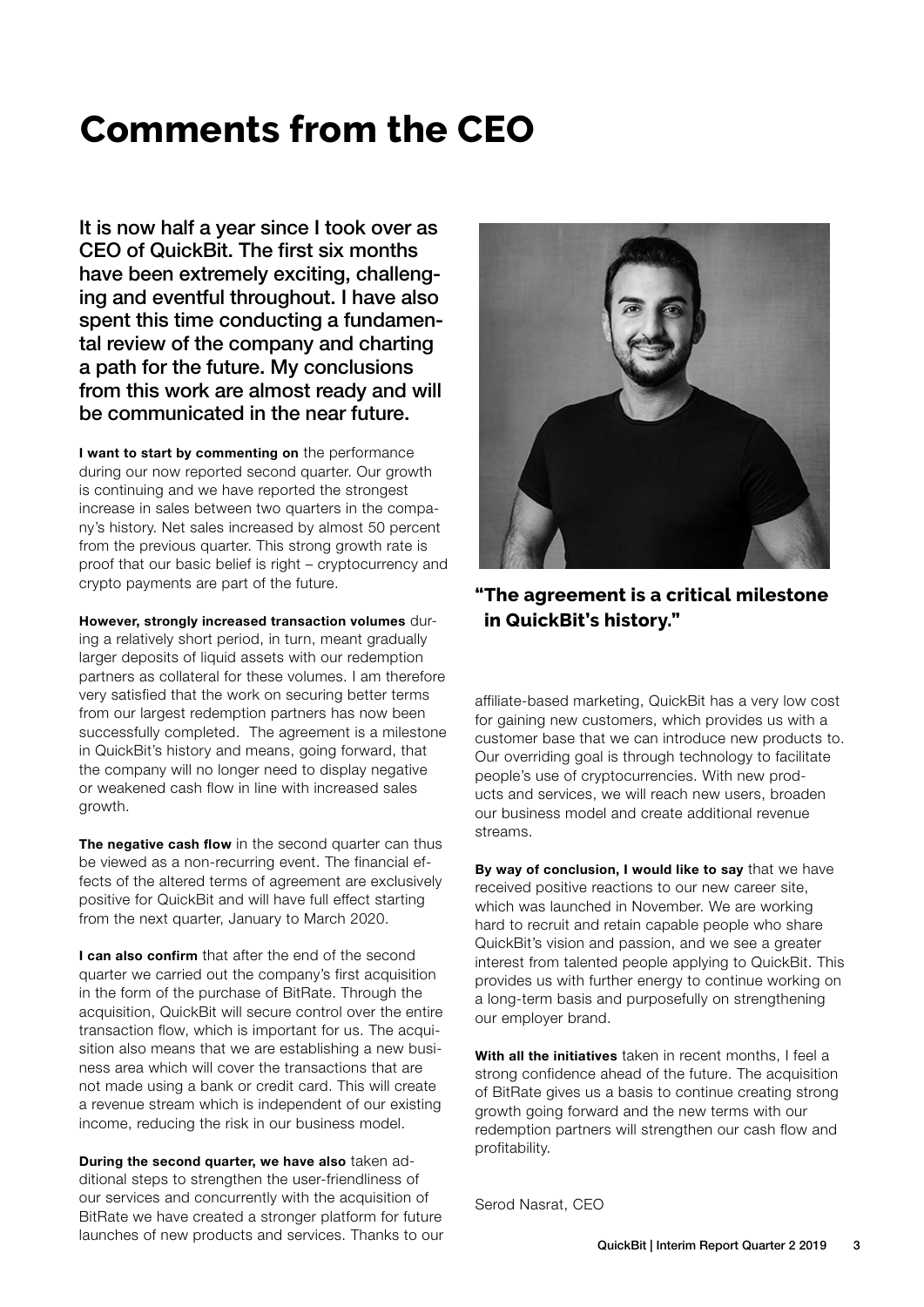# **QuickBit in brief**

QuickBit was founded in 2016 and offers a solution that makes it easier for people to use cryptocurrency in their everyday lives, by enabling users to quickly, simply and securely purchase cryptocurrency for payment during purchase of goods and services online. During 2018/2019, we generated sales of more than SEK 2.3 billion and reported a gross profit of SEK 62 million. QuickBit has been listed on NGM Nordic MTF since July 2019.

#### Who are our customers?

Our customers are the persons who purchase cryptocurrency from us.

### Our offer

QuickBit's solution primarily attracts customers who choose to pay with cryptocurrency during the purchase of services online. When a customer chooses cryptocurrency as the payment method during a purchase online, the customer is linked to QuickBit, which then sells cryptocurrency from its own inventory to the customer.

QuickBit offers its customers the largest and most well-known cryptocurrencies. The choice is something that the company itself decides on and this depends on demand. Generally speaking, however, it may be said that QuickBit offers the currencies that have short delivery times and low transaction fees, which in practice also means the cryptocurrencies which have high liquidity in their trading. QuickBit's solution radically reduces the perceived obstacles to using cryptocurrency by offering a rapid, simple and secure way of purchasing cryptocurrency. The more people who use cryptocurrency, the greater and clearer the advantages will become for the e-merchants that have opted to accept cryptocurrency as a payment method.

### How does QuickBit make money?

QuickBit earns money on each transaction where we sell cryptocurrency. Our revenue consists partly of a transaction fee that the customer pays, and partly of the difference between what we buy cryptocurrency for and what we later sell it to the customers for.

# How does the future look for QuickBit?

QuickBit's point of departure is that cryptocurrencies will become an ever increasing part of payments in our everyday lives. The trend in recent years has clearly shown that the use of cryptocurrencies has increased sharply. By facilitating an increased everyday use of cryptocurrencies, QuickBit will reach a significantly larger market and more customers.

QuickBit works continually on creating new solutions and products that facilitate the use of cryptocurrencies in everyday life for existing and future users. For example, during autumn 2020, QuickBit will launch physical and virtual VISA and Mastercard cards. Although the everyday use of cryptocurrencies is increasing, payments with cryptocurrencies are still very low compared to payments with cards. Today, for example, payments with VISA and Mastercard are accepted by more than 100 million points of sale globally, which means that there is huge potential for QuickBit within the card payments market segment.

# **Quickbit's vision is to strive for a borderless economy.**

**QuickBit's mission is through technology to facilitate the use of cryptocurrencies in people's everyday lives.**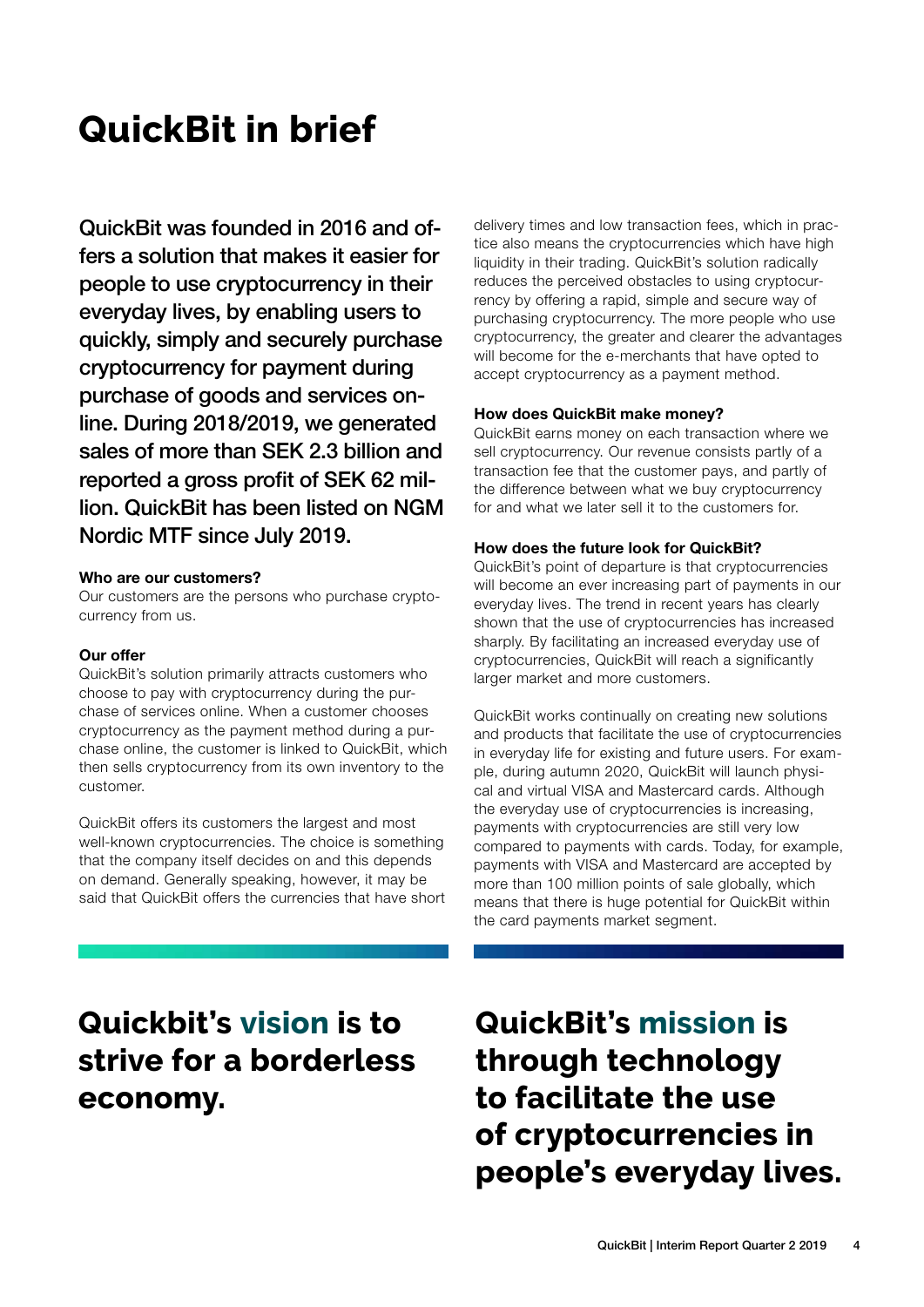# **Financial overview**

### Net sales

Net sales in the second quarter amounted to SEK 1,462.4 million (476.9). Other operating income during the quarter amounted to SEK 5.2 million (0). Net sales for the period 1 July-31 December amounted to SEK 2,445.3 million (551.0). Other operating income during the period amounted to SEK 6.0 million (0). Other operating income consisted mainly of exchange rate differences during the quarter as well as the company's revenue sharing, which is obtained by Nordic Growth Market quarterly. Net sales refer to customers' purchases of cryptocurrency through QuickBit's automated system where cryptocurrency is sold from the company's own inventories.

#### Gross profit

Gross profit during the second quarter amounted to SEK 38.8 million (13.0). Compared to the previous quarter (Q1 19/20), gross profit decreased by SEK 1.5 million, equivalent to 3.7 percent. This slight decrease was mainly explained by higher costs during purchase of cryptocurrency and higher bank charges connected to sale of cryptocurrency during the present quarter. QuickBit's gross profit consists of the difference between all revenue in the company and direct costs for generating revenue.

### Profit before tax

Profit before tax for the second quarter of the year amounted to SEK 29.8 million (3.0) and for the period 1 July – 31 December it amounted to SEK 62.4 million (1.6). The decrease in profit compared to the previous quarter was mainly explained by higher costs during purchase of cryptocurrency and higher bank charges connected to sale of cryptocurrency during the present quarter.

### Profit after tax

Profit after tax during the second quarter amounted to SEK 26.3 million (2.8). Profit after tax for the first six months amounted to SEK 55.5 million (1.4). The decrease in profit compared to the previous quarter was mainly explained by higher costs during purchase of cryptocurrency and higher bank charges connected to sale of cryptocurrency during the present quarter.

### Cash flow and financial position

Consolidated cash flow during the second quarter amounted to SEK -18.6 million (-0.1) and for the period 1 July-31 December it amounted to SEK 6.1 million (4.0). The decrease was mainly explained by strong sales growth, which meant a substantial but temporary deposit of collateral during the quarter. For a further explanation, see under the heading "Cash balances and working capital" below. Consolidated equity on 31 December amounted to SEK 122.7 million (12.1), which was equivalent to SEK 1.90 per share (0.21).



Gross profit per quarter

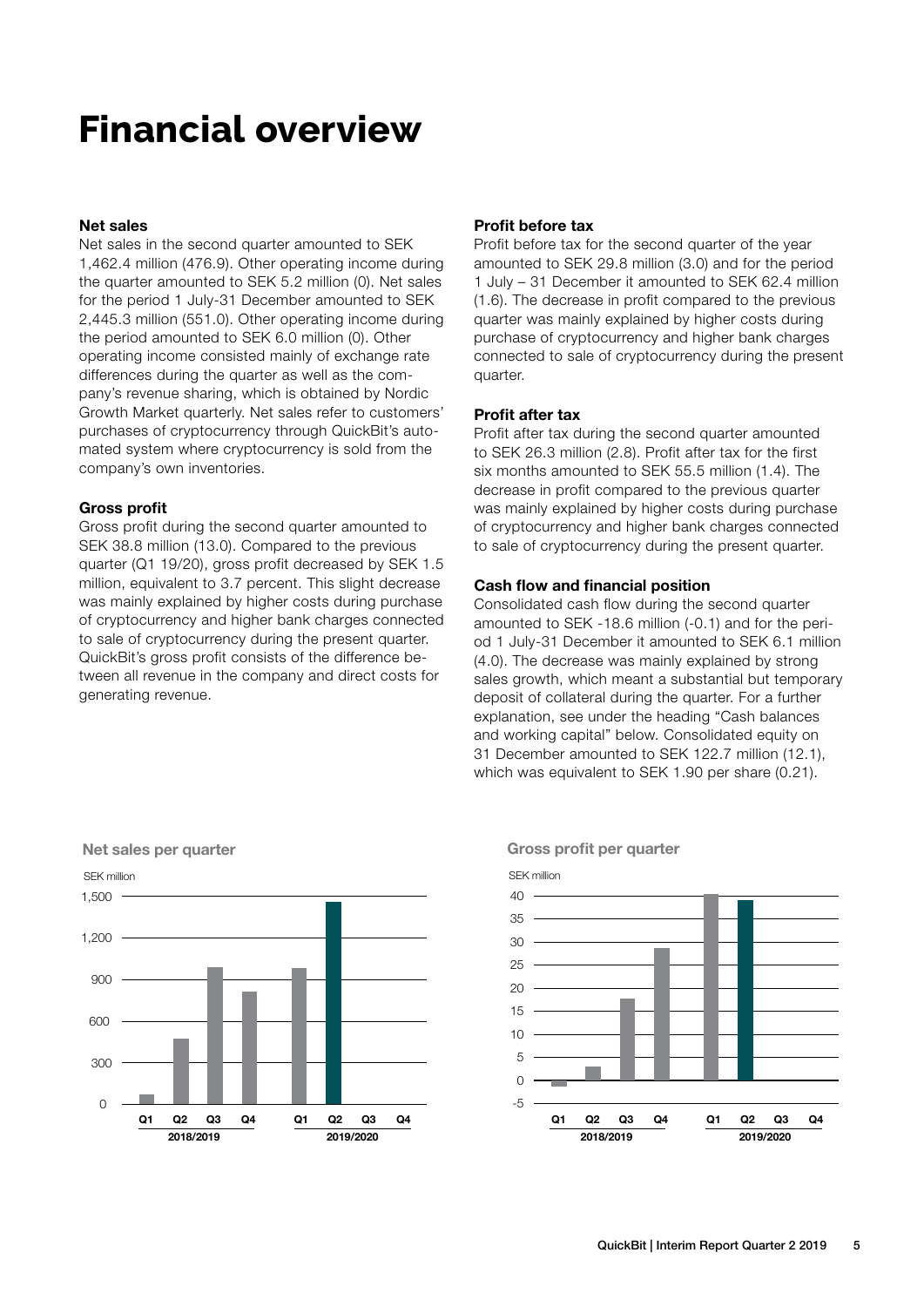### Cash balances and working capital

QuickBit has working capital in three forms ‒ cash in bank accounts, inventories of cryptocurrency and the balance sheet item Other receivables. The balance sheet item Other receivables is explained below.

QuickBit gets paid by customers using card payments online, mainly Visa and MasterCard. In order to handle transactions between QuickBit and the customers, QuickBit needs agreements with redemption partners who are members in both VISA and MasterCard. Since QuickBit handles a very large number of transactions, these redemption partners require the deposit of collateral in the form of liquid assets. This collateral is called a rolling reserve and is booked as an asset in the item Other receivables in the consolidated balance sheet. The rolling reserve, varies in size over time as parts of the collateral are continually paid to the company but new collateral arises as a result of the company's strong sales growth.

QuickBit's strategy of focusing on sales growth has resulted in an increase in net sales of about 80 percent during the first two quarters of the financial year, compared to the end of the fourth quarter of the previous year. These substantially increased transaction volumes during a relatively short period have, in turn, meant gradually increasing deposits of liquid assets as collateral for these transaction volumes with weaker cash flow as a consequence. With net sales of about SEK 1.46 SEK billion during the second quarter, QuickBit has now reached the critical mass that provides the company with a strong position to renegotiate the terms with redemption partners.

As communicated on 17 February 2020, a number of key changes in terms were agreed between QuickBit and the redeeming partners. In brief, the new terms of agreement mean that QuickBit will retroactively starting from 1 January 2020, significantly reduce the levels of collateral that need to be deposited for transaction volumes. The financial effects of the altered terms of agreement are exclusively positive for QuickBit and mean that the so-called rolling reserve will gradually decrease over the coming quarters without needing to reduce growth. The decrease of the quantity of collateral will be substantial over the next few quarters and will release working capital and thus improve the cash flow.

### Investments and depreciation/amortisation

The company's property, plant and equipment relates to furniture and technical equipment which are depreciated over a period of five years. The company's employees mainly consist of developers who are working on improving current and future software. Costs directly attributable to software development are capitalised as an intangible non-current asset in the balance sheet. Costs that are capitalised for software development are amortised over five years. Development expenses related to future projects are only written off when they are launched and thus generate revenue for the company.

# Changes in value of cryptocurrencies

The company sells cryptocurrency from its own inventory. Purchasing of cryptocurrency is recognised as inventories until the currency is sold, when the purchase is expensed. Sales are recognised as net sales. This is a result of the fact that the trade occurs from our own inventory and therefore passes through the company's balance sheet. Rapid fluctuations in rates for the cryptocurrencies QuickBit has traded during the quarter, primarily Litecoin and Bitcoin Cash, entail a risk to the value of the company's inventories. In order to minimise this risk exposure, the technical platform has been developed so that cryptocurrencies are automatically bought and sold through established marketplaces in such a way that the trading inventory is always kept to the lowest possible practical level. The inventory is generally traded a number of times per day and QuickBit's system maintains an average inventory for about three hours of sales. However, the size of the inventory should not be seen as an indicator of the company's sales and may vary over time based on what mix of cryptocurrencies is used, the market volatility, the number of sales channels and other technical factors.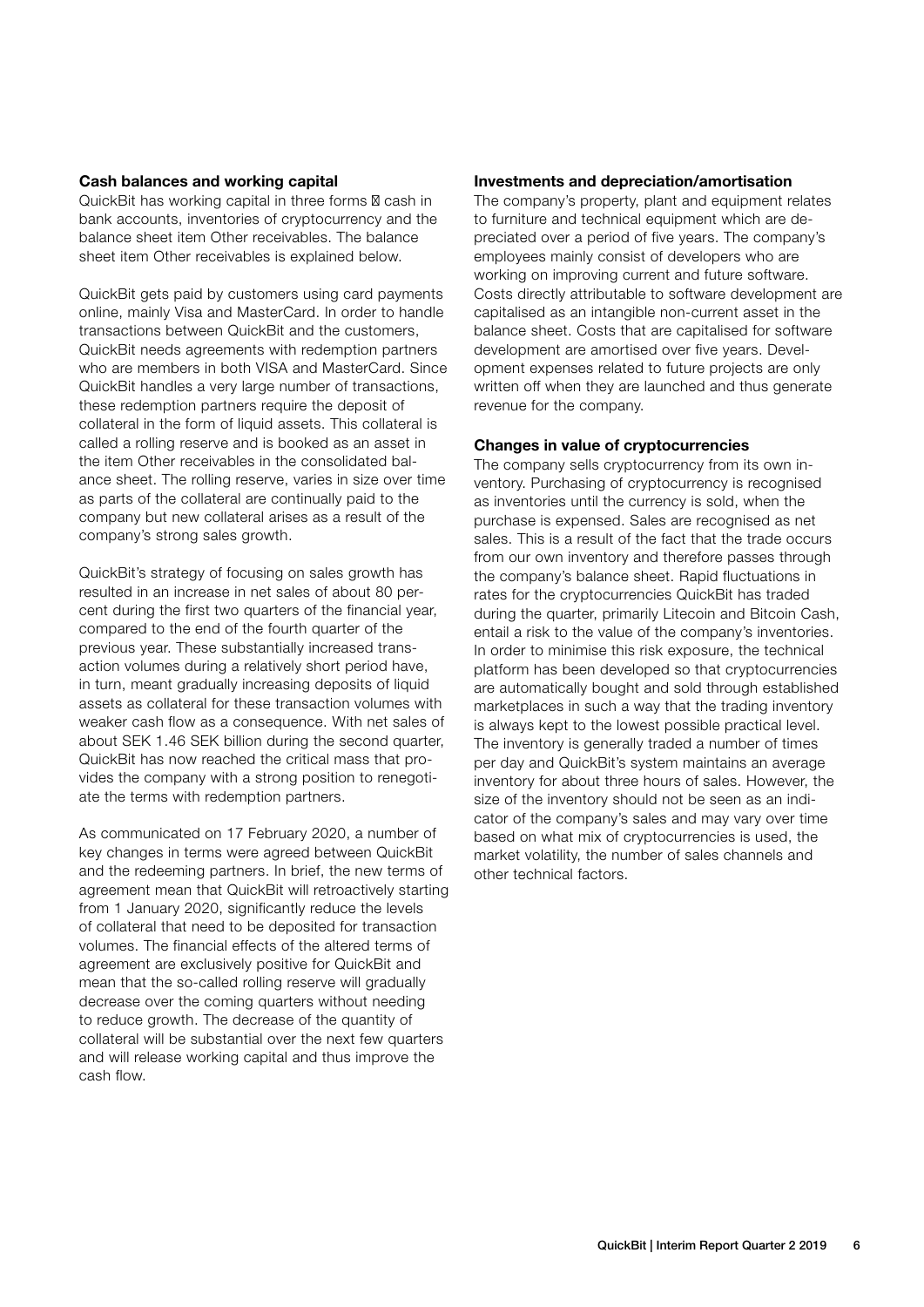### Significant events during the quarter

- In October, QuickBit signed a letter of intent regarding the issuance of physical and virtual VISA and Mastercard cards. The cards are expected to be launched during the autumn of 2020 and are an important part of our efforts to reach more users, broaden the business model and create more revenue streams.
- In December, QuickBit entered into strategic collaboration with Scrive on digital identification and authentication of transactions. The agreement gives QuickBit the opportunity for a cost- and resource-efficient geographical expansion as well as increased speed and certainty in relation to meeting compliance requirements.
- QuickBit has entered into strategic collaboration with Onfido on digital identification and validation of customers' identity. This cooperation will significantly improve the user experience for customers, create a strong platform for QuickBit to get new customers and will simplify meeting customer due diligence requirements.
- The Annual General Meeting on 18 December resolved on the re-election of Sven Hattenhauer, Johan Lund and Anders Lindell as ordinary Board members and the election of Lars Melander and Scott Wilson as new Board members. Sven Hattenhauer was re-elected as Chairman of the Board.

### Significant events after the end of the second quarter

- After the end of the second quarter, it was announced that QuickBit has obtained an option, not later than 31 December 2020, to acquire Digital Currency Services B.V. ("DCS") with the trademark happycoins.com. A potential acquisition is an important step in creating a European platform for significantly increased profitable growth through transaction flows that do not tie up capital, thereby strengthening the cash flow.
- In January 2020, it was also communicated that QuickBit has entered into an agreement on the acquisition of BitRate Invest OÜ ("BitRate"). The acquisition was made with the aim of securing control over the entire transaction flow and to create a basis for continued successful product launches. The acquisition means that we are establishing a new business area, which will focus on transactions that are not made using a bank or credit card. This will create a platform for significantly increased profitable growth through transaction flows that do not tie up capital, thereby strengthening the cash flow.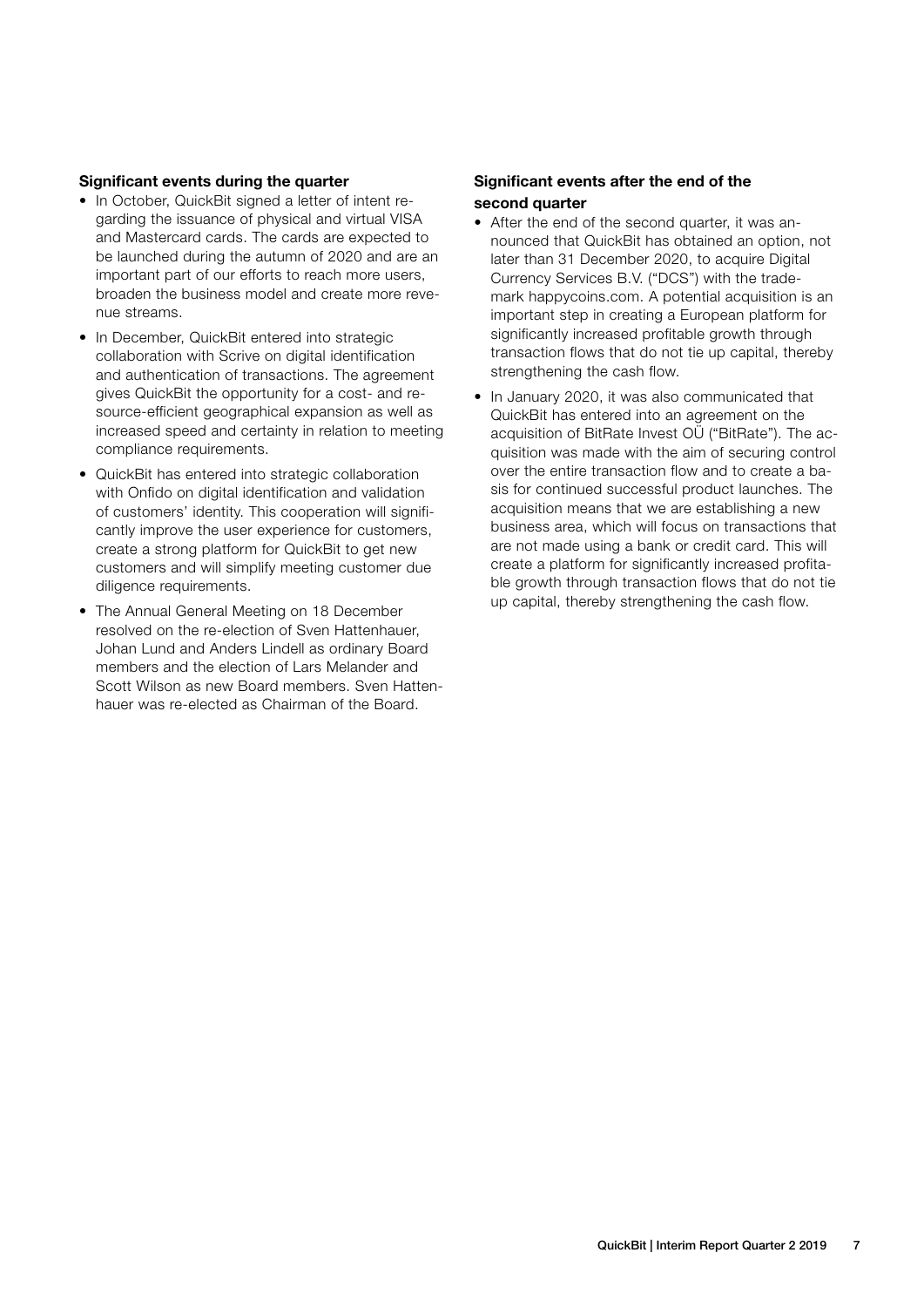# **Other information**

# Tax

The tax expense for the second quarter amounted to SEK 3.5 million (0.2) and for the period 1 July–31 December to SEK 6.8 million (0.2).

During the fourth quarter of 2018/2019, the company carried out an investigation regarding establishment in accordance with the CFC regulations. Following the completion of the investigation and recommendations from the company's tax lawyers, the requirements were met starting from the first quarter 2019/2020 to tax the parent company's wholly-owned subsidiary Quickbit Ltd, domiciled in Gibraltar, with the applicable corporate tax in Gibraltar. The current corporate tax rate in Gibraltar amounts to ten percent.

# Parent Company

The parent company's net sales in the second quarter amounted to SEK 3.5 million (4.7), and mainy related to intra-group services. For the six-month period 1 July-31 December, the parent company's net sales amounted to SEK 7.3 million (4.7). Intra-group services are eliminated on consolidation and are consequently not shown in the consolidated income statement. Other operating income during the second quarter amounted to SEK 0.3 million (0). For the period 1 July-31 December, other operating income amounted to SEK 0.9 million (0). Other operating income in the parent company mainly related to exchange rate differences during the period as well as the company's revenue sharing, which is obtained by Nordic Growth Market quarterly. The parent company's other costs and other revenue are recognised net in the income statement. Operating expenses were higher than operating income during the second quarter and were thus reported as a net amount under operating expenses.

Operating profit in the parent company during the second quarter of the financial year amounted to SEK -4.7 million (1.4) and for the six-month period 1 July-31 December operating profit amounted to SEK -5.7 million (-0.5). Profit after tax during the second quarter amounted to SEK -4.7 million (1.3) and the equivalent result for the first six months of 2019/2020 amounted to SEK -5.7 million (-0.8).

Cash and bank balances on 31 December amounted to SEK 13.6 million (4.0).

# The share

The QuickBit share has been listed on Nordic Growth Market SME since 11 July 2019. The listing price was SEK 3.20 and the final price paid on 31 December 2019 for the share was SEK 12.15, an increase of 379.7 percent since the listing.

During the period 1 October to 31 December 2019, 48,643,931 shares were traded at a value of SEK 634,433,937 million, corresponding to approximately 75 percent of QuickBit's total number of shares at the end of the period. The highest price paid during the period 1 October to 31 December 2019 was SEK 17.40 (22 November) and the lowest was SEK 10.50 (1 October). On 31 December 2019, QuickBit's share capital amounted to SEK 647,163 (583,413). At the end of the second quarter, the number of shares was 64,716,250, corresponding to a quota value of SEK 0.01 per share.

### **Shareholders**

On 31 December 2019, QuickBit had 6,812 shareholders, which is an increase of 1,123 shareholders, equivalent to 20 percent, since the end of the previous quarter (Q1 19/20).

### Transactions with related parties

During the period, Chairman of the Board Sven Hattenhauer invoiced the company for SEK 50,000 in respect of performed consultancy services.

# Accounting policies

The report is prepared in accordance with the provisions of the Swedish Annual Accounts Act and in accordance with the rules of Nordic Growth Market Nordic SME. Otherwise, the same accounting principles and calculation methods have been used in the interim report as in the latest annual report, according to the Swedish Annual Accounts Act and the Swedish Accounting Standards Board's general guidelines BFNAR 2012: 1 Annual Accounts and Consolidated Accounts (K3).

### Review

This report has been subject to review by the company's auditors.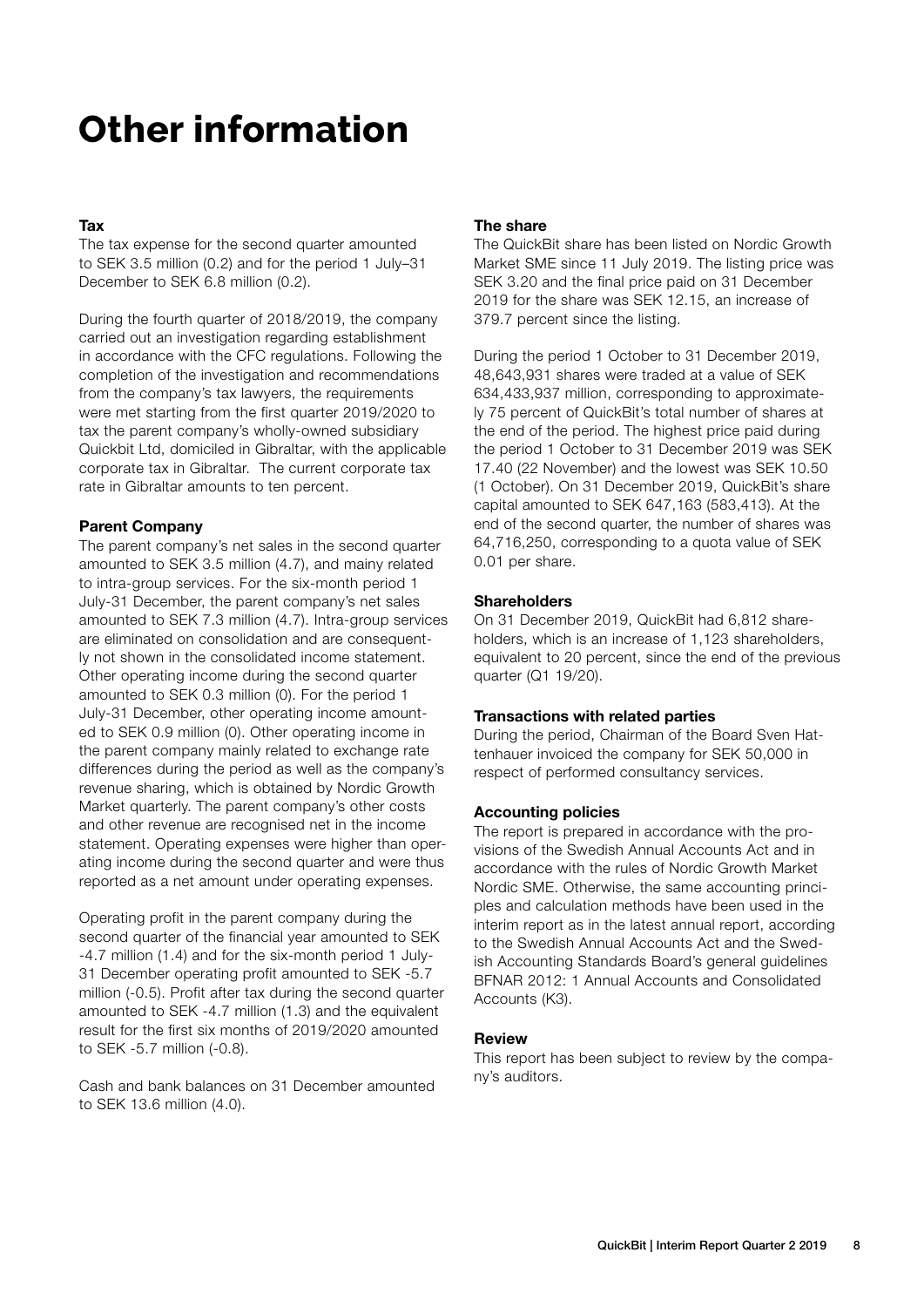The Board of Directors and the CEO declare that the interim report provides a true and fair overview of the parent company and the Group's operations, financial position and earnings and also describes material risks and uncertainties facing the parent company and the other companies in the Group.

Stockholm, 19 February 2020

Serod Nasrat Chief Executive Officer Quickbit eu AB (publ)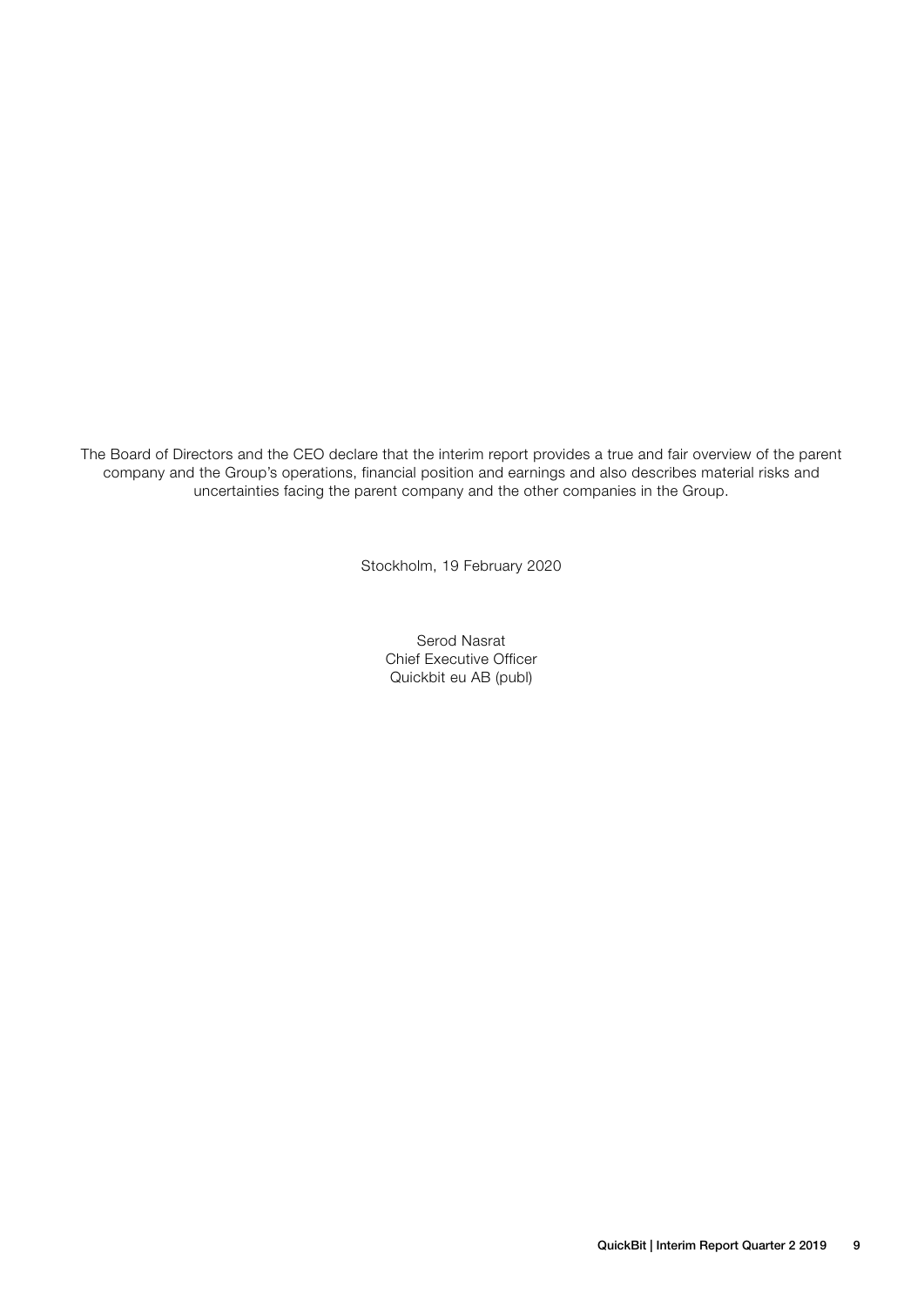# **Auditor´s report**

Quickbit eu AB (publ) corporate id. no. 559066-2093

### Introduction

We have reviewed the condensed interim financial information (half-year report) of QuickBit eu AB (publ) as of 31 December and the six-month period that ended on this date. The Board of Directors and the CEO are responsible for the preparation and presentation of this interim financial information in accordance with the Swedish Accounting Standards Board's general guidelines: Annual Accounts and Consolidated Accounts (K3) and the Swedish Annual Accounts Act. Our responsibility is to express a conclusion on this interim report based on our review.

#### The focus and scope of the review

We conducted our review in accordance with the International Standard on Review Engagements, ISRE 2410, Review of Interim Financial Information Performed by the Independent Auditor of the Entity. A review of the interim report consists of making inquiries, primarily of persons responsible for financial and accounting matters, and applying analytical and other review procedures. A review has a different focus and is substantially less in scope than an audit conducted in accordance with International Standards on Auditing (ISA) and other generally accepted auditing practices in Sweden. The procedures performed in a review do not enable us to obtain a level of assurance that would make us aware of all significant matters that might be identified in an audit. Accordingly, the conclusion expressed based on a review does not constitute the same level of assurance as a conclusion based on an audit.

#### **Conclusion**

Based on our review, nothing has come to our attention that causes us to believe that the Interim Report, in all material respects, is not prepared for the Group in compliance with K3 and the Swedish Annual Accounts Act and for the Parent Company in compliance with K3 and the Annual Accounts Act.

Stockholm, 19 February 2020 PricewaterhouseCoopers AB

Johan Engstam, Authorised Public Accountant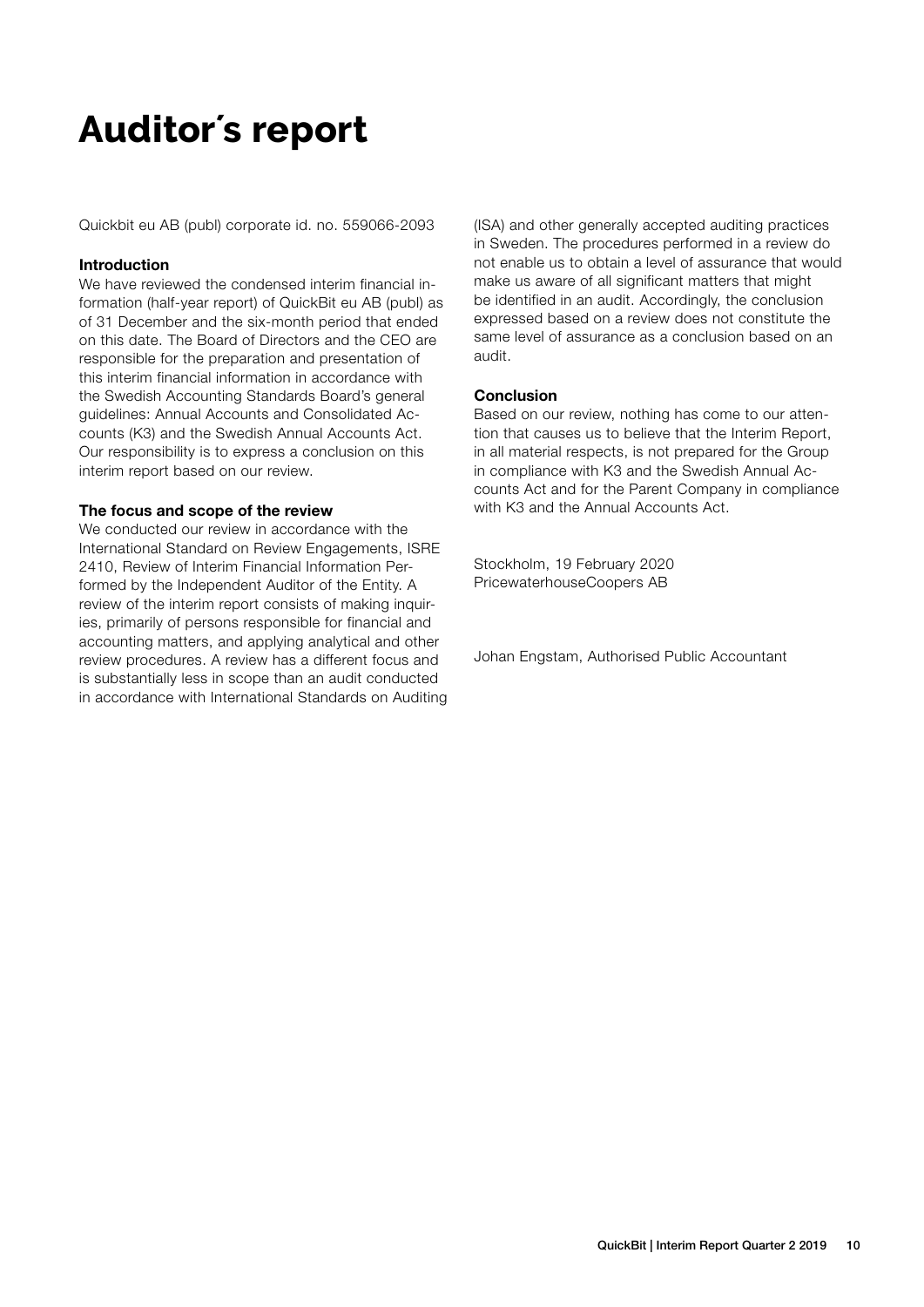# **Consolidated income statement**

|                                                                       |             | The second quarter |                 | 6 months                |                 | Rolling<br>12 months                 | Full-year   |  |
|-----------------------------------------------------------------------|-------------|--------------------|-----------------|-------------------------|-----------------|--------------------------------------|-------------|--|
| Amounts in SEK '000                                                   | <b>NOTE</b> | Oct-Dec<br>2019    | Oct-Dec<br>2018 | Jul-Dec<br>2019         | Jul-Dec<br>2018 | Jan 2019-<br>Dec 2019                | 2018/2019   |  |
| <b>Net sales</b>                                                      |             | 1,462,447,3        | 476,924,2       | 2,445,341,9             | 551,131,6       | 4,252,850,8                          | 2,353,916,6 |  |
| Other operating income                                                |             | 5,196,7            | 0,0             | 5,992,0                 |                 | 8,889,6                              | 1,651,1     |  |
| Purchase of cryptocurrency and<br>other transaction costs             |             | $-1,428,816,0$     |                 | -463,910,7 -2,372,142,0 |                 | -536,856,3 -4,128,895,7 -2,293,609,9 |             |  |
| <b>Gross profit</b>                                                   |             | 38,827,5           | 13,013,5        | 79,192,0                | 14,275,3        | 132,844,7                            | 61,957,8    |  |
| <b>Operating expenses</b>                                             |             |                    |                 |                         |                 |                                      |             |  |
| Other external expenses                                               |             | $-5,602,0$         | $-7.294.2$      | $-10,780,3$             | $-8,569,3$      | $-14,814,0$                          | $-7,879,1$  |  |
| Personnel expenses                                                    |             | $-2,280,7$         | $-537,6$        | $-3,913.3$              | $-1,078.8$      | $-5,576,0$                           | $-2,741,5$  |  |
| Depreciation and amortisation of<br>property, plant and equipment and |             |                    |                 |                         |                 |                                      |             |  |
| intangible assets                                                     |             | $-1,142,3$         | $-752,7$        | $-2,122,1$              | $-1,467,7$      | $-3,830,5$                           | $-3,176.1$  |  |
| Other operating expenses                                              |             | 0,0                | $-1,243,9$      | 0,0                     | $-1,246,4$      | 0,0                                  | 0,0         |  |
| <b>Operating profit</b>                                               |             | 29,802,6           | 3,185,2         | 62,376,3                | 1,913,1         | 108,624,3                            | 48,161,1    |  |
| <b>Profit/loss from financial items</b>                               |             |                    |                 |                         |                 |                                      |             |  |
| Interest expenses and similar profit/<br>loss items                   |             | $-2,9$             | $-136,1$        | $-6,8$                  | $-298.5$        | 109.4                                | $-182,3$    |  |
| <b>Profit after financial items</b>                                   |             | 29,799,7           | 3,049,0         | 62,369,5                | 1,614,6         | 108,733,6                            | 47,978,8    |  |
| Tax on net profit/loss for the period                                 |             | $-3,460,8$         | $-242,5$        | $-6,818,3$              | $-242.5$        | $-15,549,1$                          | $-8,973,4$  |  |
| Net profit for the period                                             |             | 26,338,9           | 2,806,5         | 55,551,2                | 1,372,1         | 93,184,5                             | 39,005,4    |  |
| <b>Earnings per share</b>                                             |             |                    |                 |                         |                 |                                      |             |  |
| Before dilution                                                       |             | 0.41               | 0.05            | 0.86                    | 0.02            | 1.49                                 | 0.66        |  |
| After dilution                                                        |             | 0.31               | 0.05            | 0.65                    | 0.02            | 1.28                                 | 0.59        |  |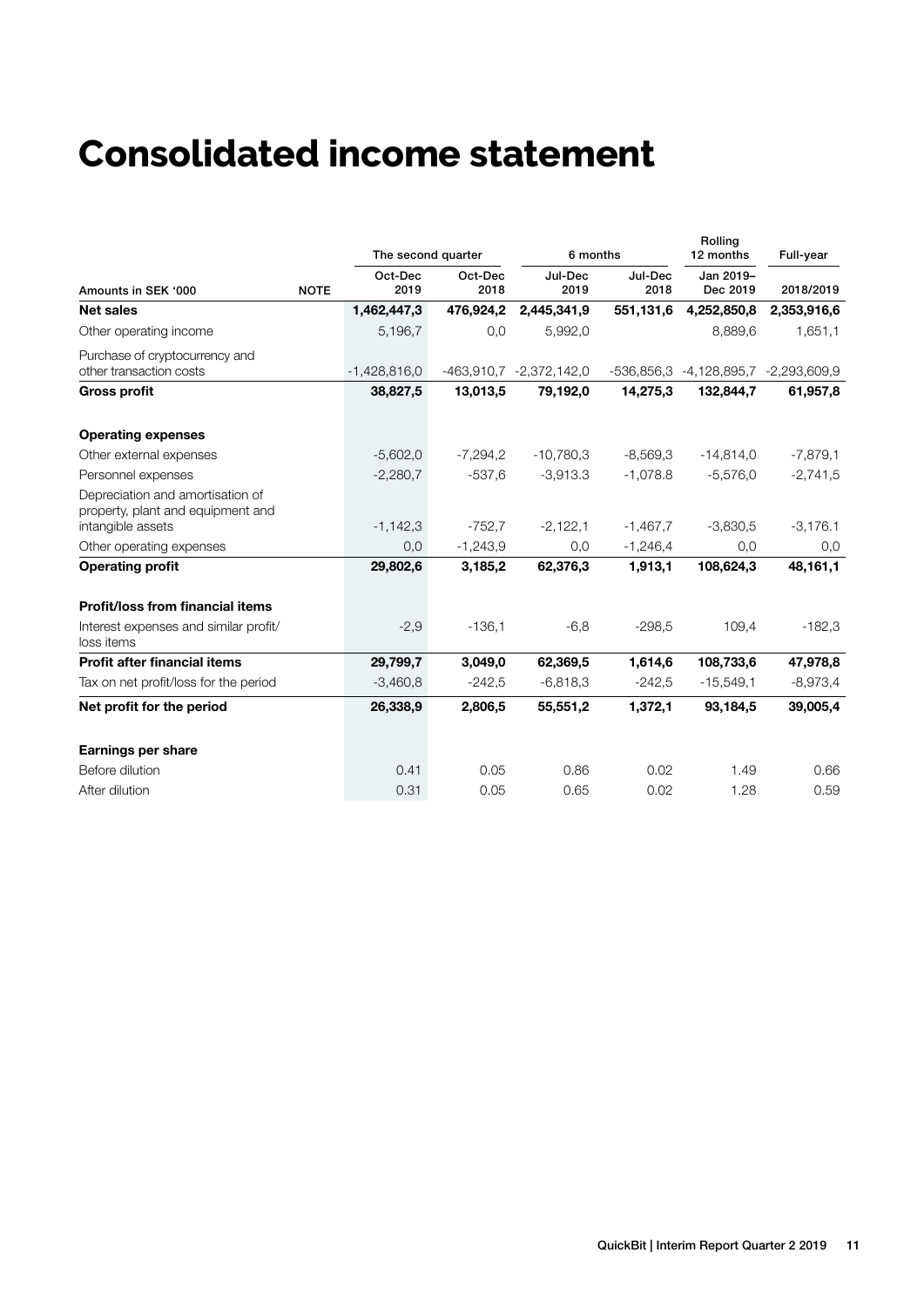# **Consolidated balance sheet**

| Amounts in SEK '000                                           | <b>NOTE</b> | 31 Dec 2019 | 31 Dec 2018 | 30 Jun 2019 |
|---------------------------------------------------------------|-------------|-------------|-------------|-------------|
| <b>ASSETS</b>                                                 |             |             |             |             |
| Subscribed for but not paid in capital                        |             |             |             | 16,000,0    |
| Non-current assets                                            |             |             |             |             |
| Intangible non-current assets                                 |             |             |             |             |
| Capitalised expenditure for development work and similar work | 2           | 20,836,5    | 13,033,1    | 14,242,5    |
|                                                               |             | 20,836,5    | 13,033,1    | 14,242,5    |
| Property, plant and equipment                                 |             |             |             |             |
| Equipment and tools                                           |             | 881,1       | 0,0         | 102,0       |
|                                                               |             | 881,1       | 0,0         | 102,0       |
| <b>Financial assets</b>                                       |             |             |             |             |
| Other non-current receivables                                 |             | 3,008,3     | 73,2        | 73,2        |
|                                                               |             | 3,008,3     | 73,2        | 73,2        |
| <b>Total non-current assets</b>                               |             | 24,725,9    | 13,106,3    | 14,417,7    |
| <b>Current assets</b>                                         |             |             |             |             |
| Inventories etc.                                              |             |             |             |             |
| Inventory of cryptocurrency                                   |             | 4,587,4     | 881.7       | 1,990,3     |
| <b>Current receivables</b>                                    |             |             |             |             |
| Trade receivables                                             |             |             | 5,365,3     | 0,0         |
| Other receivables                                             | 3           | 102,066,4   | 1,041,8     | 43,364,6    |
| Prepaid expenses and accrued income                           |             | 615,9       | 79,9        | 8,8         |
|                                                               |             | 102,682,3   | 6,487,0     | 43,373,4    |
| Cash and bank balances                                        |             | 13,576,5    | 4,027,7     | 7,550,1     |
| <b>Total current assets</b>                                   |             | 120,846,2   | 11,396,4    | 52,913,8    |
| <b>TOTAL ASSETS</b>                                           |             | 145,572,1   | 24,502,7    | 83,331,5    |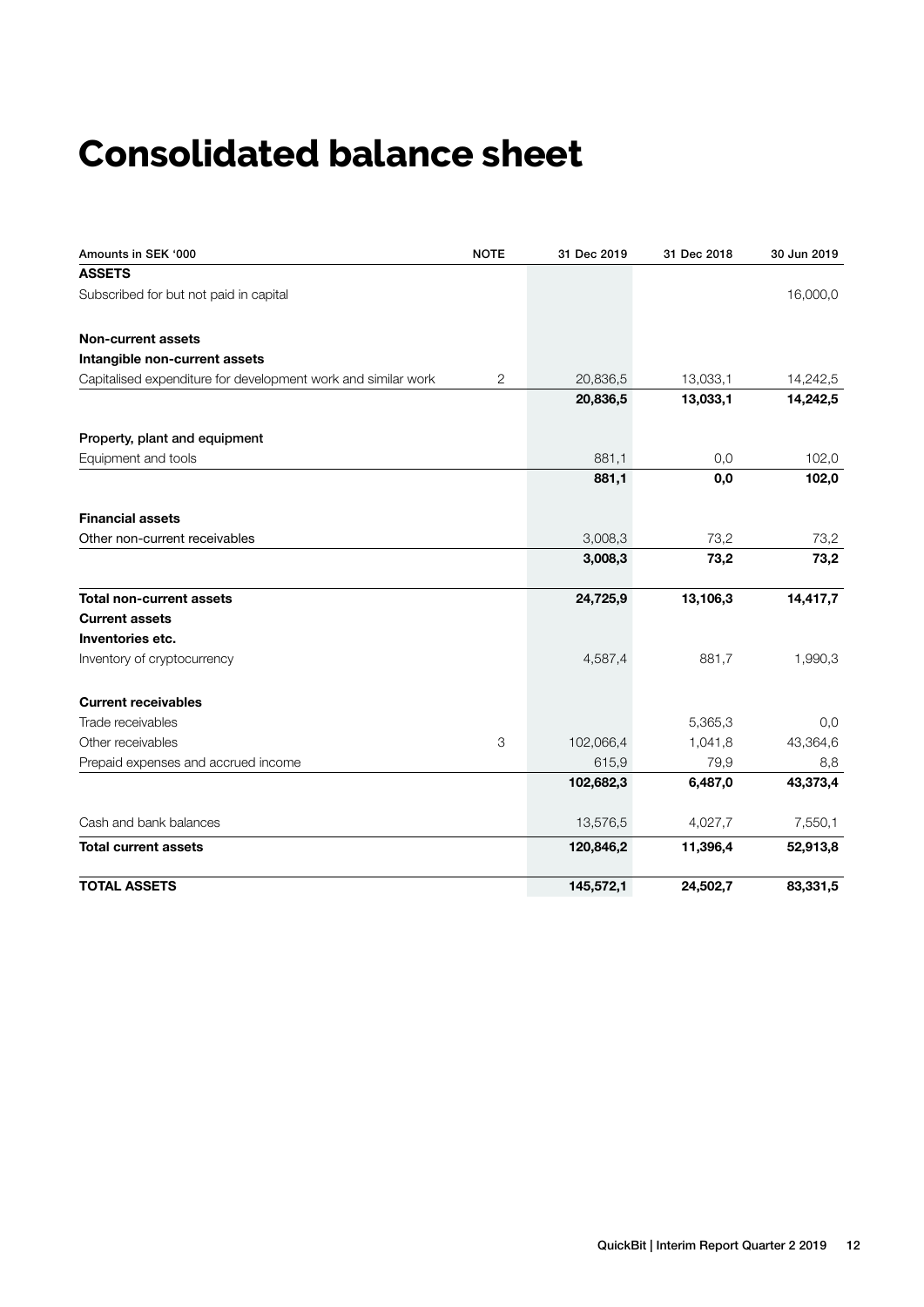# **Consolidated balance sheet**

| Amounts in SEK '000                            | <b>NOTE</b> | 31 Dec 2019 | 31 Dec 2018 | 30 Jun 2019 |
|------------------------------------------------|-------------|-------------|-------------|-------------|
| <b>EQUITY AND LIABILITIES</b>                  |             |             |             |             |
| <b>Equity</b>                                  |             |             |             |             |
| Share capital                                  | 4           | 647,2       | 583,4       | 597,2       |
| Other contributed capital                      |             | 36,367,2    | 4,858,0     | 36,442,2    |
| Other equity including net profit for the year |             | 85,710,3    | 6,620,3     | 32,061,0    |
|                                                |             |             |             |             |
| <b>Total equity</b>                            |             | 122,724,7   | 12,061,7    | 69,100.3    |
| <b>Current liabilities</b>                     |             |             |             |             |
| Trade payables                                 |             | 3,133,0     | 1,797,4     | 1,509,1     |
| Current tax liabilities                        |             | 15,668,6    | 242,5       | 8,973,4     |
| Other current liabilities                      |             | 1,810,5     | 4,096,4     | 2,361,7     |
| Accrued expenses and deferred income           |             | 2,235,3     | 6,304,7     | 1,387,0     |
|                                                |             | 22,847,5    | 12,441,0    | 14,231,2    |
| <b>TOTAL EQUITY AND LIABILITIES</b>            |             | 145,572,1   | 24,502,7    | 83,331,5    |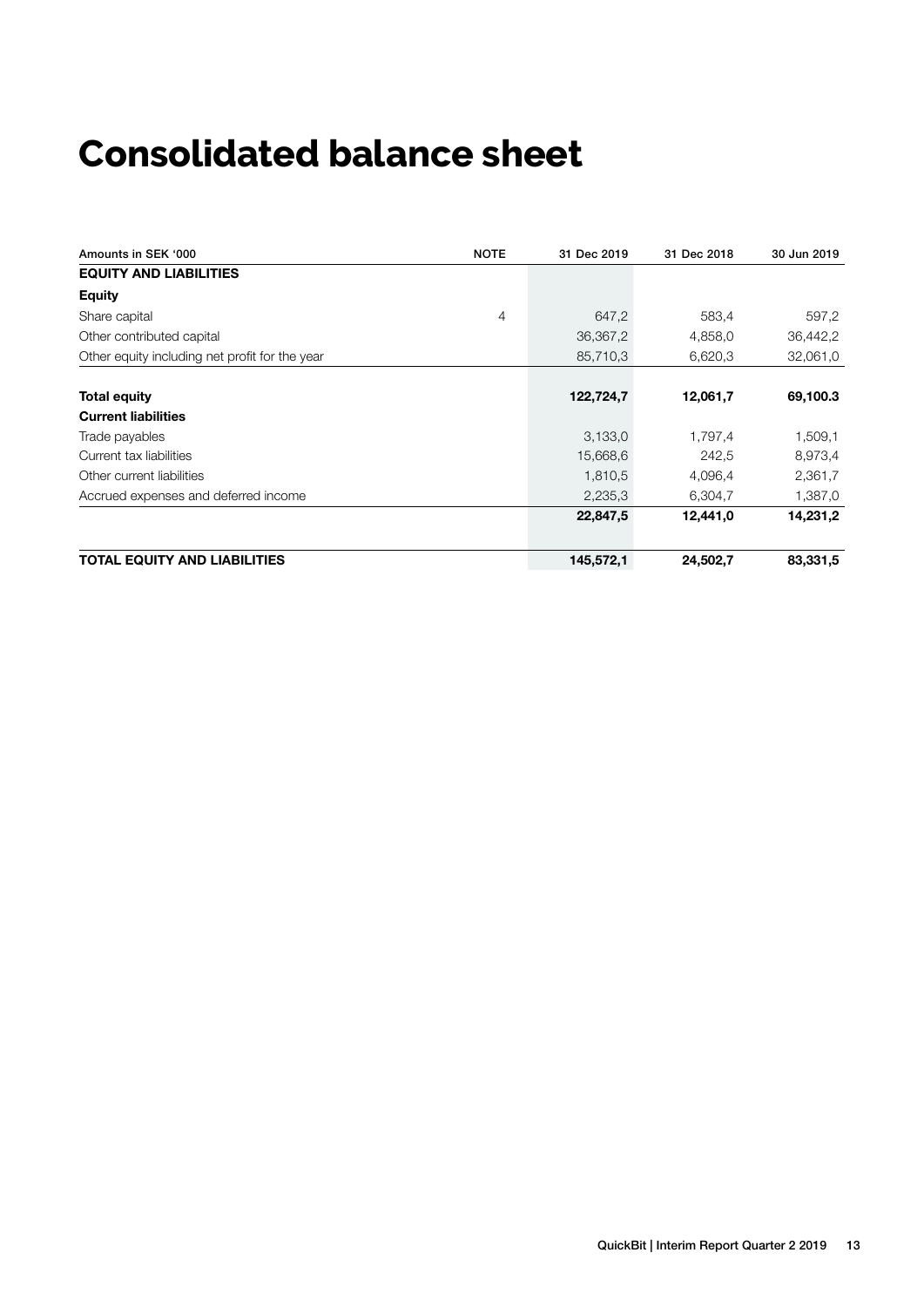# **Consolidated statement of changes in equity**

|                                                                    | Share   | Other<br>contributed | Other equity<br>and net profit |              | <b>Total</b> |
|--------------------------------------------------------------------|---------|----------------------|--------------------------------|--------------|--------------|
| Amounts in SEK '000                                                | capital | capital              | for the year                   | <b>Total</b> | equity       |
| Equity 30 June 2018                                                | 583,4   | 17,981,3             | $-7,898,1$                     | 10,666,6     | 10,666,6     |
| Change in translation difference relating to existing subsidiaries |         |                      | 53,0                           | 53,0         | 53,0         |
| Profit/loss for the period                                         |         |                      | $-1,434,4$                     | $-1,434,4$   | $-1,434,4$   |
| <b>Equity, 30 Sep 2018</b>                                         | 583,4   | 17,981,3             | $-9,279,5$                     | 9,285,2      | 9,285,2      |
| New issue in progress                                              |         | 16,000,0             |                                | 16,000,0     | 16,000,0     |
| New issue                                                          | 13,8    | 3,286,3              |                                | 3,300,0      | 3,300,0      |
| Expenses related to issue                                          |         | $-825,4$             |                                | $-825,4$     | $-825,4$     |
| Change in translation difference relating to existing subsidiaries |         |                      | 738,2                          | 738,2        | 738,2        |
| Issue of subscription warrants                                     |         |                      | 162,5                          | 162,5        | 162,5        |
| Profit/loss for the period                                         |         |                      | 40,439,8                       | 40,439,8     | 40,439,8     |
| Equity 30 June 2019                                                | 597,2   | 36,442,2             | 32,061,0                       | 69,100,3     | 69,100,3     |
| New issue                                                          | 50,0    | $-50,0$              |                                | 0,0          | 0,0          |
| Expenses related to issue                                          |         | $-25,0$              |                                | $-25,0$      | $-25,0$      |
| Change in translation difference relating to existing subsidiaries |         |                      | 1,346,6                        | 1,346,6      | 1,346,6      |
| Profit/loss for the period                                         |         |                      | 29,212,4                       | 29,212,4     | 29,212,4     |
| <b>Equity, 30 Sep 2019</b>                                         | 647,2   | 36,367,2             | 62,619,9                       | 99,634,3     | 99,634,3     |
| New issue                                                          |         |                      |                                | 0.0          | 0,0          |
| Expenses related to issue                                          |         |                      |                                | 0,0          | 0,0          |
| Change in translation difference relating to existing subsidiaries |         |                      | $-3,248,0$                     | $-3,248,0$   | $-3,248,0$   |
| Profit/loss for the period                                         |         |                      | 26.338.9                       | 26,338,9     | 26,338,9     |
| <b>Equity, 31 Dec 2019</b>                                         | 647,2   | 36,367,2             | 85,710,8                       | 122,724,7    | 122,724,7    |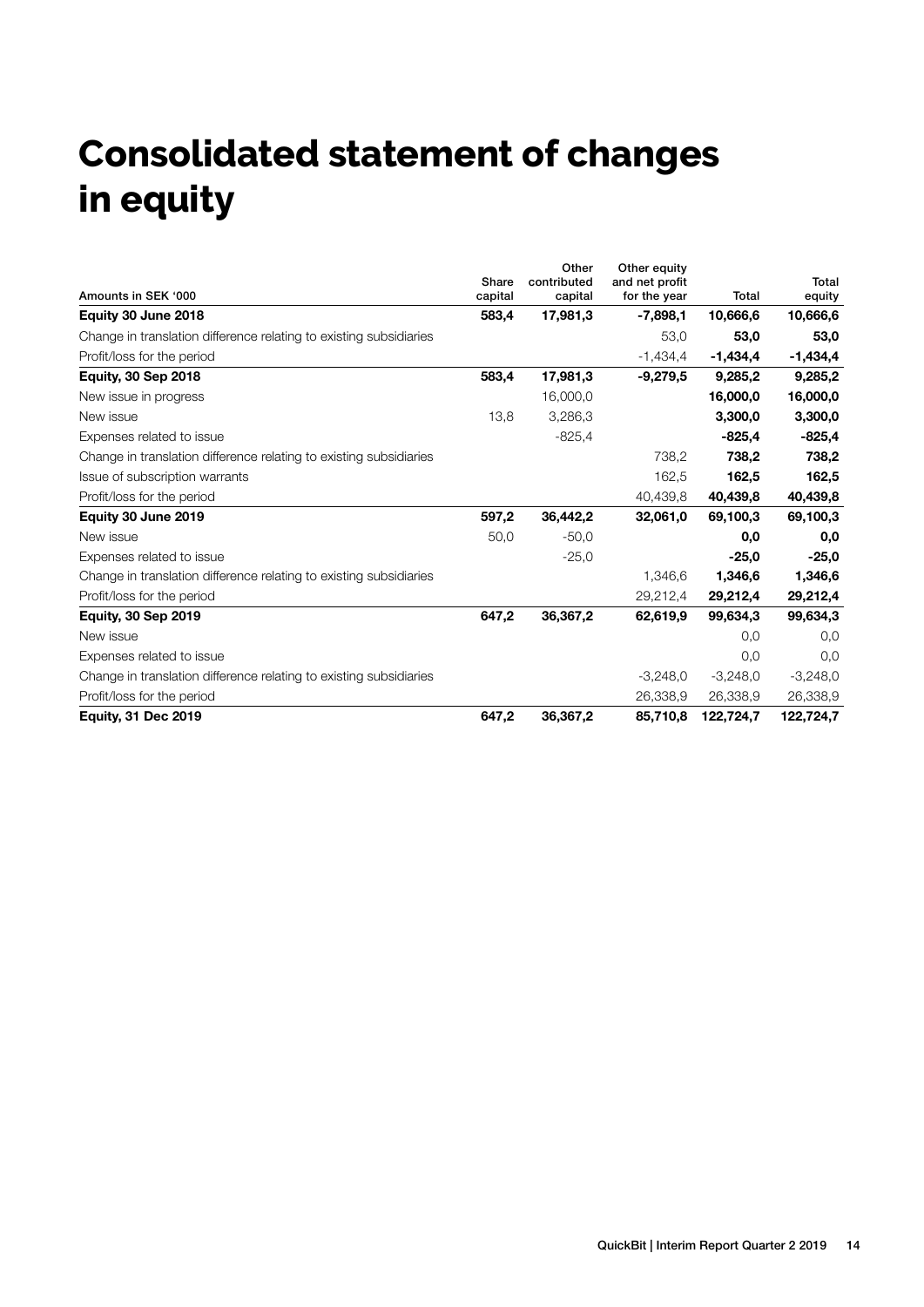# **Consolidated cash flow statement**

|                                                                  |             | The second quarter |                 | 6 months        |                 |                       | Full-year  |  |
|------------------------------------------------------------------|-------------|--------------------|-----------------|-----------------|-----------------|-----------------------|------------|--|
| Amounts in SEK '000                                              | <b>NOTE</b> | Oct-Dec<br>2019    | Oct-Dec<br>2018 | Jul-Dec<br>2019 | Jul-Dec<br>2018 | Jan 2019-<br>Dec 2019 | 2018/2019  |  |
| <b>Operating activities</b>                                      |             |                    |                 |                 |                 |                       |            |  |
| Profit/loss before financial items                               |             | 29,802,6           | 3,185,2         | 62,376,3        | 1,913,1         | 108,624,3             | 48,161,0   |  |
| Adjustment for items not included in the<br>cash flow            |             | 1,142,3            | 752,7           | 2,122,1         | 1,467,7         | 3,830,5               | 3,176,1    |  |
| Interest paid                                                    |             | $-2,9$             | $-136,1$        | $-6,8$          | $-298,5$        | 109,4                 | $-182.3$   |  |
| Cash flow from changes                                           |             | 30 942,0           | 3801,7          | 64 491,6        | 3 0 8 2 , 3     | 112 564,1             | 51 154,8   |  |
| in working capital                                               |             | 30,942,0           | 3,801,7         | 64,491,6        | 3,082,3         | 112,564,1             | 51,154,8   |  |
| Cash flow from changes                                           |             | -37 160,8          | $-1,563,1$      | $-64$ 102,0     | -4 328,6        | $-103295,5$           | $-42161,1$ |  |
| in working capital                                               |             |                    |                 |                 |                 |                       |            |  |
| Increase/decrease operating receiv-<br>ables                     |             | -37,160,8          | $-1,563,1$      | $-64, 102, 0$   | -4,328,6        | $-103,295,5$          | -42,161,1  |  |
| Increase/decrease operating liabilities                          |             | -5,589,9           | $-2,457,9$      | 2,044,0         | 3,543,2         | $-2,422,1$            | $-922,9$   |  |
| Cash flow from operating                                         |             |                    |                 |                 |                 |                       |            |  |
| activities                                                       |             | $-11,808,7$        | $-219.3$        | 2,433,6         | 2,296,9         | 6,846,5               | 8,070,8    |  |
| Investing activities                                             |             |                    |                 |                 |                 |                       |            |  |
| Investments in non-current intangi-<br>ble assets                |             | $-5,231,7$         | $-1,017,8$      | $-8,573,7$      | $-1,456,2$      | $-11,503,9$           | $-4,370,4$ |  |
| Investments in property, plant and<br>equipment                  |             | $-128.9$           | 0,0             | $-838,5$        |                 | $-944,0$              | $-105,5$   |  |
| Disposal/amortisation of other finan-<br>cial assets             |             | 0,0                |                 | 0,0             |                 |                       | 0,0        |  |
| Cash flow from investing activities                              |             | $-5,360,6$         | $-1,017,8$      | $-9,412,2$      | $-1,456,2$      | $-12,447,9$           | $-4,475,9$ |  |
| <b>Financing activities</b>                                      |             |                    |                 |                 |                 |                       |            |  |
| Increase/decrease other financial<br>receivables and liabilities |             | $-1,385,4$         | 1,160,4         | $-2,935,1$      | 3,160,4         | $-2,935,1$            | 3,160,3    |  |
| <b>New issue</b>                                                 |             |                    | 0,0             | 16,000,0        |                 | 16,000,0              | 0,0        |  |
| Cash flow from financing activities                              |             | -1,385,4           | 1,160,4         | 13,064,9        | 3,160,4         | 13,064,9              | 3,160,3    |  |
| Cash flow for the period                                         |             | -18,554,7          | -76,7           | 6,086,3         | 4,001,0         | 7,463,5               | 6,755,2    |  |
| Cash and cash equivalents at the<br>beginning of the period      |             | 32,160,8           | 4,134,4         | 7,550,1         | 3,7             | 4,027,7               | 3,7        |  |
| Exchange differences in cash and<br>cash equivalents             |             | $-30,0$            | $-30,0$         | $-59,9$         | 23,0            | 2,084,8               | 791,2      |  |
| Cash and cash equivalents at the<br>end of the period            |             | 13,576,1           | 4,027,7         | 13,576,5        | 4.027.7         | 13,576,1              | 7,550,0    |  |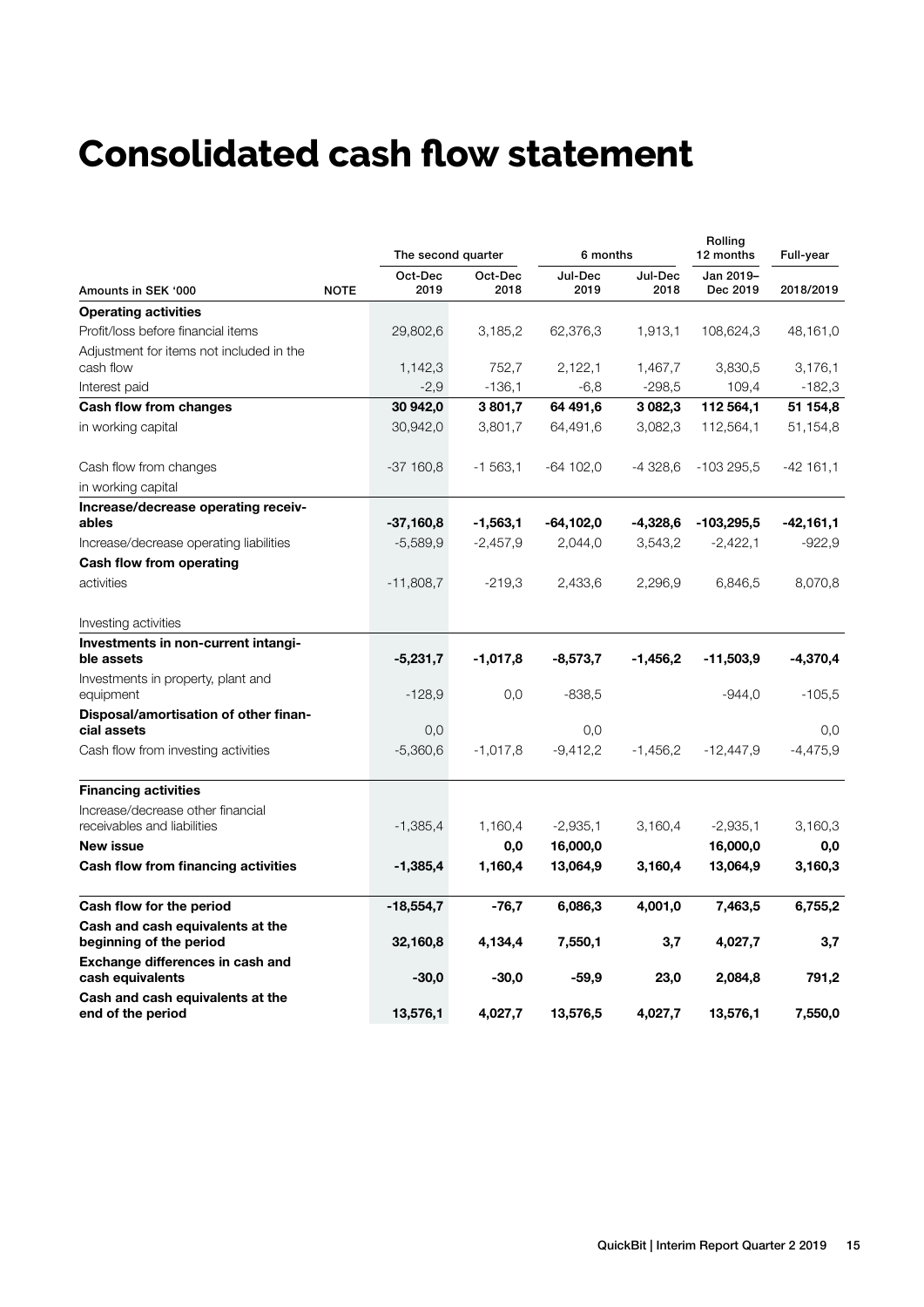# **Parent Company income statement**

|                                                                         |             | The second quarter |                 | 6 months        |                 | Rolling<br>12 months<br>Jan 2019-<br>Dec 2019 | Full-year   |
|-------------------------------------------------------------------------|-------------|--------------------|-----------------|-----------------|-----------------|-----------------------------------------------|-------------|
| Amounts in SEK '000                                                     | <b>NOTE</b> | Oct-Dec<br>2019    | Oct-Dec<br>2018 | Jul-Dec<br>2019 | Jul-Dec<br>2018 |                                               | 2018/2019   |
| <b>Net sales</b>                                                        |             | 3,519,4            | 4,723,9         | 7,252,9         | 4,723,9         | 12,718,7                                      | 10,189,6    |
| Other operating income                                                  |             |                    | 0,0             | 574,2           | 0,0             | 829,0                                         |             |
| Purchase of cryptocurrency and other                                    |             |                    |                 |                 |                 | $-1534,4$                                     | $-1534,4$   |
| transaction costs                                                       |             |                    |                 |                 |                 | $-1,534,4$                                    | $-1,534,4$  |
| Gross profit                                                            |             | 3,519,4            | 4,723,9         | 7,827,1         | 4,723,9         | 12,013,2                                      | 8,655,2     |
| Operating expenses                                                      |             |                    |                 |                 |                 |                                               |             |
| Other external expenses                                                 |             | $-5,493,7$         | $-2,250,8$      | $-9,027,2$      | $-3,483,4$      | $-12,038,1$                                   | $-6,494,2$  |
| Personnel expenses                                                      |             | $-1,873,5$         | $-537.6$        | $-3,316,8$      | $-1.078.8$      | $-4.938.1$                                    | $-2,700,1$  |
| Depreciation and amortisation of proper-<br>ty, plant and equipment and |             | $-221,2$           | $-222,6$        | 0,0             | $-175,2$        | $-234,0$                                      | $-154,5$    |
| intangible assets                                                       |             | $-653,6$           | $-273.0$        | $-1,144,1$      | $-508,4$        | $-1,862,9$                                    | $-1,227,2$  |
| Other operating expenses                                                |             | $-221,2$           | $-222.6$        | 0,0             | $-175.2$        | $-234.0$                                      | $-154,5$    |
| <b>Operating profit/loss</b>                                            |             | $-4,722,6$         | 1,439,9         | $-5,661,0$      | $-521.9$        | $-7,059,9$                                    | $-1,920,8$  |
| <b>Profit/loss from financial items</b>                                 |             |                    |                 |                 |                 |                                               |             |
| Interest expenses and similar                                           |             | $-4725,5$          | 1 303.7         | $-5667.8$       | $-810.8$        | $-7172,1$                                     | $-2093,5$   |
| income statement items                                                  |             | $-2,9$             | $-136,1$        | $-6,8$          | $-288,9$        | $-112,2$                                      | $-172,7$    |
| Profit/loss after financial items                                       |             | $-4,725,5$         | 1,303,7         | $-5,667,8$      | $-810.8$        | $-7,172,1$                                    | $-2,093,5$  |
| Profit/loss before tax                                                  |             | $-4,725,5$         | 1,303,7         | $-5,667,8$      | $-810,8$        | $-7,172,1$                                    | $-2,093,5$  |
| Tax on net profit/loss for the period                                   |             |                    |                 |                 |                 | $-8,973,4$                                    | $-8,973,4$  |
| Net profit/loss for the period                                          |             | $-4,725,5$         | 1,303,7         | $-5,667,8$      | $-810,8$        | $-16, 145, 5$                                 | $-11,066,9$ |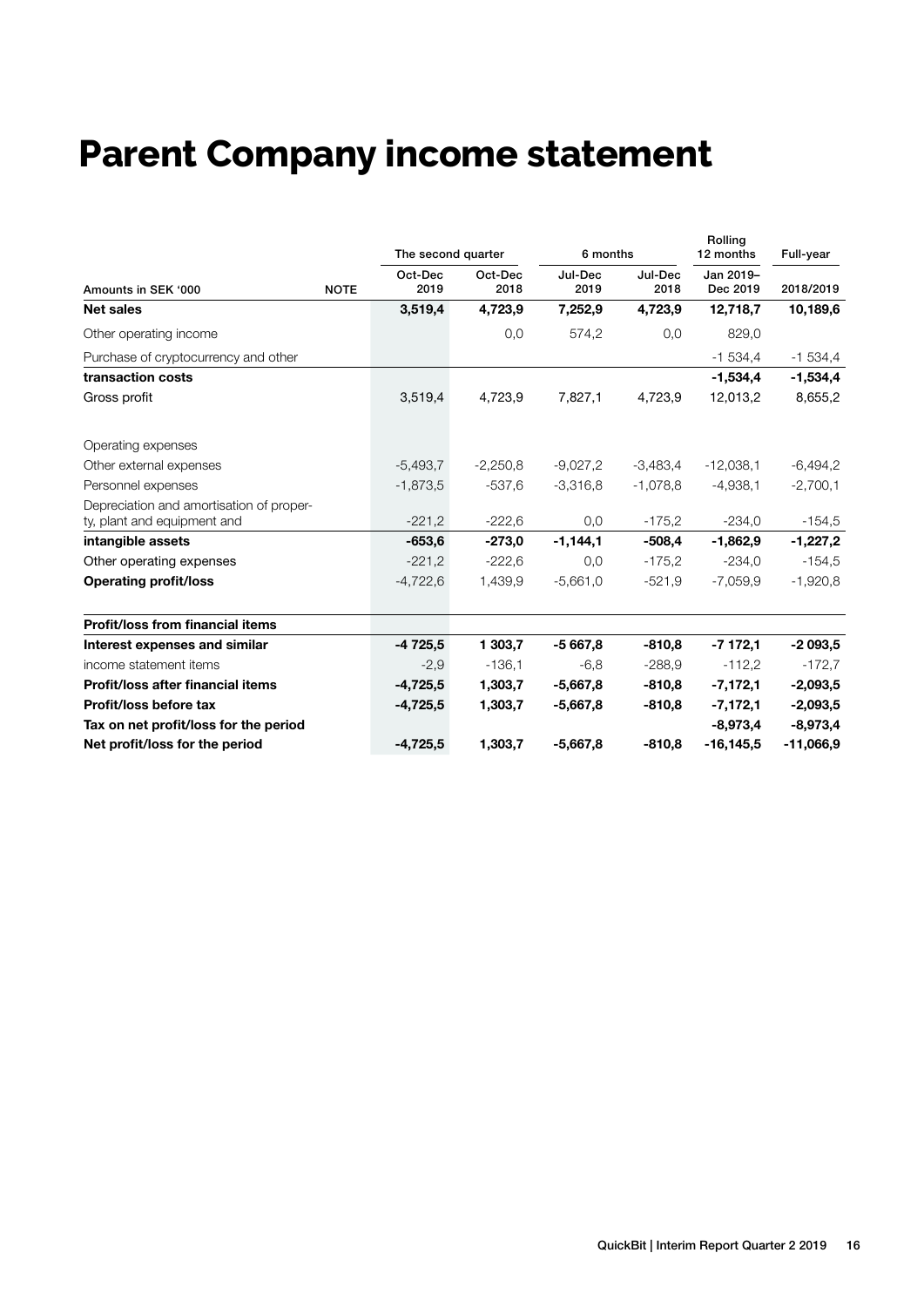# **Parent Company balance sheet**

| Amounts in SEK '000                                           | <b>NOTE</b> | 31 Dec 2019 | 31 Dec 2018 | 30 Jun 2019 |
|---------------------------------------------------------------|-------------|-------------|-------------|-------------|
| <b>ASSETS</b>                                                 |             |             |             |             |
| Subscribed for but not paid in capital                        |             |             |             | 16,000,0    |
| <b>Non-current assets</b>                                     |             |             |             |             |
| Intangible non-current assets                                 |             |             |             |             |
| Capitalised expenditure for development work and similar work | 2           | 14,385,0    | 4,858,0     | 6,896,0     |
|                                                               |             | 14,385,0    | 4,858,0     | 6,896,0     |
| Property, plant and equipment                                 |             |             |             |             |
| Equipment and tools                                           |             | 881,2       |             | 102,0       |
|                                                               |             | 881,2       | 0,0         | 102,0       |
| <b>Financial assets</b>                                       |             |             |             |             |
| Participations in Group companies                             |             | 9,650,0     | 9,600,0     | 9,650,0     |
| Other non-current receivables                                 |             | 1,181,8     | 73,2        | 73,2        |
|                                                               |             | 10,831,8    | 9,673,2     | 9,723,2     |
| <b>Total non-current assets</b>                               |             | 26,098,0    | 14,531,2    | 16,721,2    |
| Current assets                                                |             |             |             |             |
| <b>Current receivables</b>                                    |             |             |             |             |
| Trade receivables                                             |             |             | 0,0         | 0,0         |
| Receivables from Group companies                              |             | 20,0        | 0,0         | 0,0         |
| Other receivables                                             | 3           | 1,669,8     | 1,041,5     | 1,058,3     |
| Prepaid expenses and accrued income                           |             | 607,4       | 75,4        | 4,2         |
|                                                               |             | 2,297,3     | 1,116,9     | 1,062,4     |
| Cash and bank balances                                        |             | 13,367,2    | 4,027,7     | 7,500,1     |
| <b>Total current assets</b>                                   |             | 15,664,5    | 5,144,6     | 8,562,5     |
| <b>TOTAL ASSETS</b>                                           |             | 41,762,5    | 19,675,7    | 41,283,7    |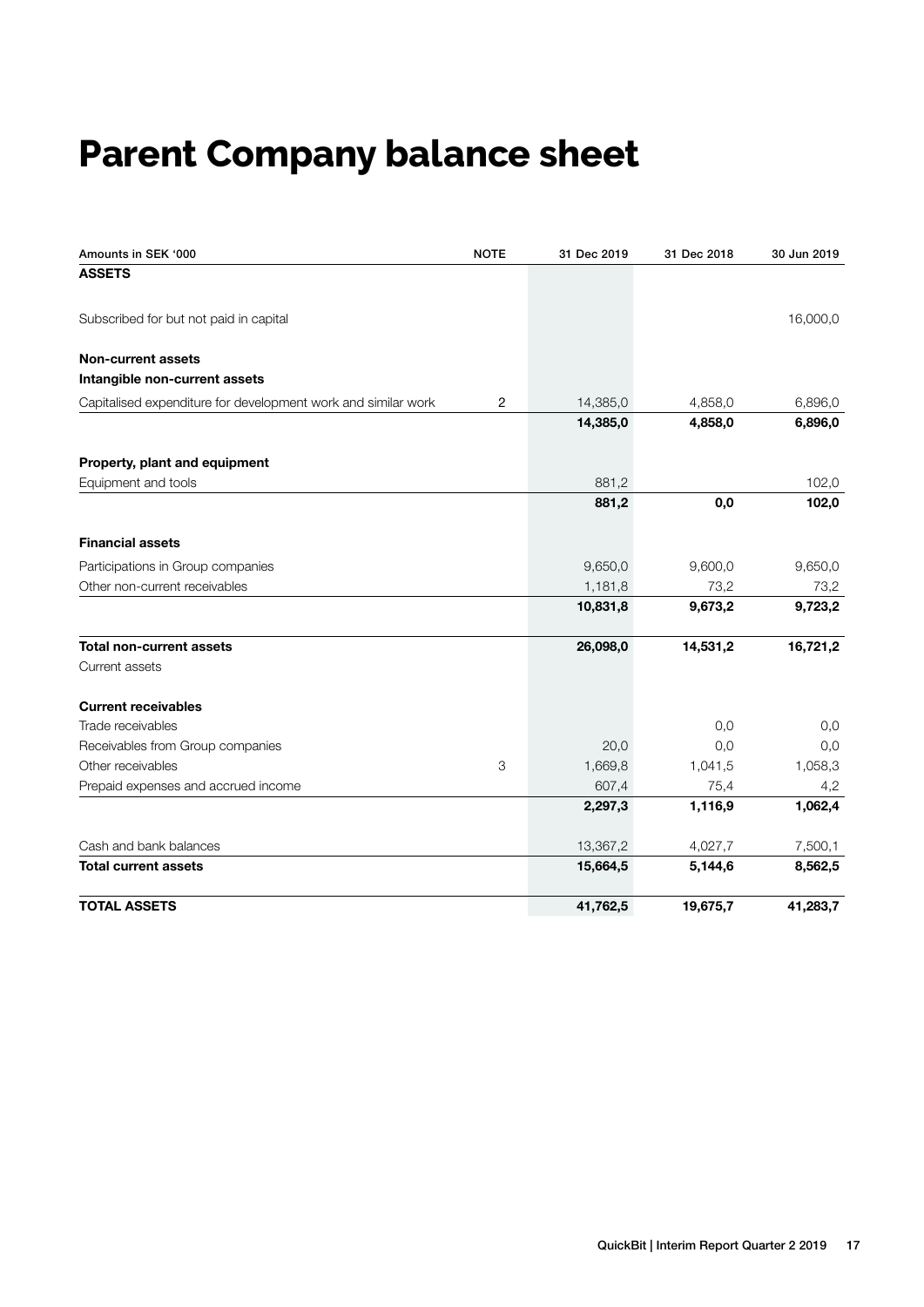# **Parent Company balance sheet**

| Amounts in SEK '000                  | <b>NOTE</b>    | 31 Dec 2019 | 31 Dec 2018 | 30 Jun 2019   |
|--------------------------------------|----------------|-------------|-------------|---------------|
| <b>EQUITY AND LIABILITIES</b>        |                |             |             |               |
| <b>Equity</b>                        |                |             |             |               |
| Restricted equity                    |                |             |             |               |
| Share capital                        | $\overline{4}$ | 647,2       | 583,4       | 597,2         |
| New issue in progress                |                |             | 0,0         | 50,0          |
| Reserve for development expenditure  |                | 14,297,0    | 4,858,0     | 6,896,0       |
|                                      |                | 14,944,2    | 5,441,4     | 7,543,2       |
| Non-restricted equity                |                |             |             |               |
| Share premium reserve                |                | 36,367,2    | 18,062,6    | 36,392,2      |
| Profit/loss brought forward          |                | $-33,585,5$ | $-12,218,6$ | $-14, 175, 3$ |
| Net profit/loss for the year         |                | $-4,725,5$  | $-810.8$    | $-11,066,9$   |
|                                      |                | $-1,943,9$  | 5,033,3     | 11,150,0      |
| <b>Total equity</b>                  |                | 13,000,3    | 10,474,6    | 18,693,1      |
| <b>Current liabilities</b>           |                |             |             |               |
| Liabilities to Group companies       |                | 12,770,4    | 1,282,9     | 8,483,0       |
| Trade payables                       |                | 3,133,0     | 1,575,8     | 1,385,6       |
| Current tax liabilities              |                | 8,973,4     |             | 8,973,4       |
| Other current liabilities            |                | 1,650,1     | 5,959,2     | 2,361,7       |
| Accrued expenses and deferred income |                | 2,235,3     | 383,3       | 1,387,0       |
|                                      |                | 28,762,2    | 9,201,1     | 22,590,6      |
| <b>TOTAL EQUITY AND LIABILITIES</b>  |                | 41,762,5    | 19,675,7    | 41,283,7      |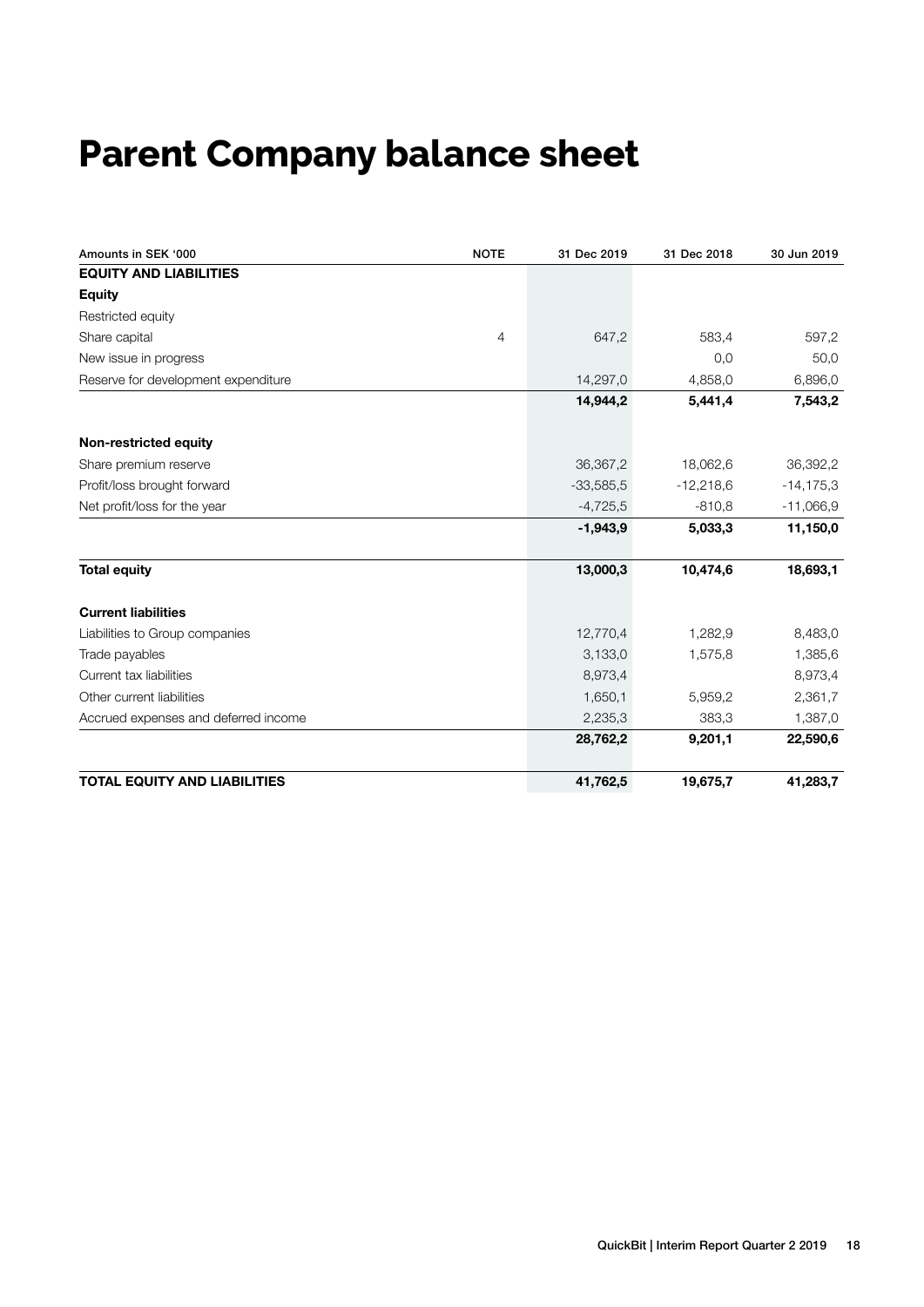# **Parent Company statement of changes in equity**

|                                     |                  |          | Reserve for                             | Share pre-      |                      |                 |
|-------------------------------------|------------------|----------|-----------------------------------------|-----------------|----------------------|-----------------|
| Amounts in SEK '000                 | Share<br>capital | progress | New issue in development<br>expenditure | mium<br>reserve | Retained<br>earnings | Total<br>equity |
| Equity 30 June 2018                 | 583,4            | 0,0      | 3,910,1                                 | 17,981,3        | $-11,189,0$          | 11,285,9        |
| Reserve for development expenditure |                  |          | 203,0                                   |                 | $-203,0$             | 0,0             |
| Profit/loss for the period          |                  |          |                                         |                 | $-2,114,5$           | $-2,114,5$      |
| <b>Equity, 30 Sep 2018</b>          | 583,4            | 0,0      | 4,113,2                                 | 17,981,3        | $-13,506,9$          | 9,089,6         |
| New issue                           | 13,8             |          |                                         | 3,286,3         |                      | 3,300,0         |
| New issue in progress               |                  | 50,0     |                                         | 15,950,0        |                      | 16,000,0        |
| Expenses related to issue           |                  |          |                                         | $-825.4$        |                      | 825,4           |
| Reserve for development expenditure |                  |          | 2,782,8                                 |                 | $-2,782,8$           | 0,0             |
| Profit/loss for the period          |                  |          |                                         |                 | $-8,952,4$           | $-8,952,4$      |
| Equity 30 June 2019                 | 597,2            | 50,0     | 6,896,0                                 | 36,392,2        | $-25,421,8$          | 18,693,1        |
| New issue                           | 50,0             | $-50,0$  |                                         |                 |                      | 0,0             |
| Expenses related to issue           |                  |          |                                         | $-25,0$         |                      | $-25,0$         |
| Reserve for development expenditure |                  |          | 2,774,7                                 |                 | $-2,774,7$           | 0,0             |
| Profit/loss for the period          |                  |          |                                         |                 | $-942,3$             | $-942,3$        |
| <b>Equity, 30 Sep 2019</b>          | 647,2            | 0,0      | 9,670,7                                 | 36,367,2        | $-28,958,7$          | 17,725,8        |
| New issue                           |                  |          |                                         |                 |                      | 0,0             |
| Expenses related to issue           |                  |          |                                         |                 |                      | 0,0             |
| Reserve for development expenditure |                  |          | 4,626,4                                 |                 | $-4,626,4$           | 0,0             |
| Profit/loss for the period          |                  |          |                                         |                 | $-4,725,5$           | $-4,725,5$      |
| <b>Equity, 31 Dec 2019</b>          | 647,2            | 0,0      | 14,297,0                                | 36,367,2        | $-38,311,0$          | 13,000,3        |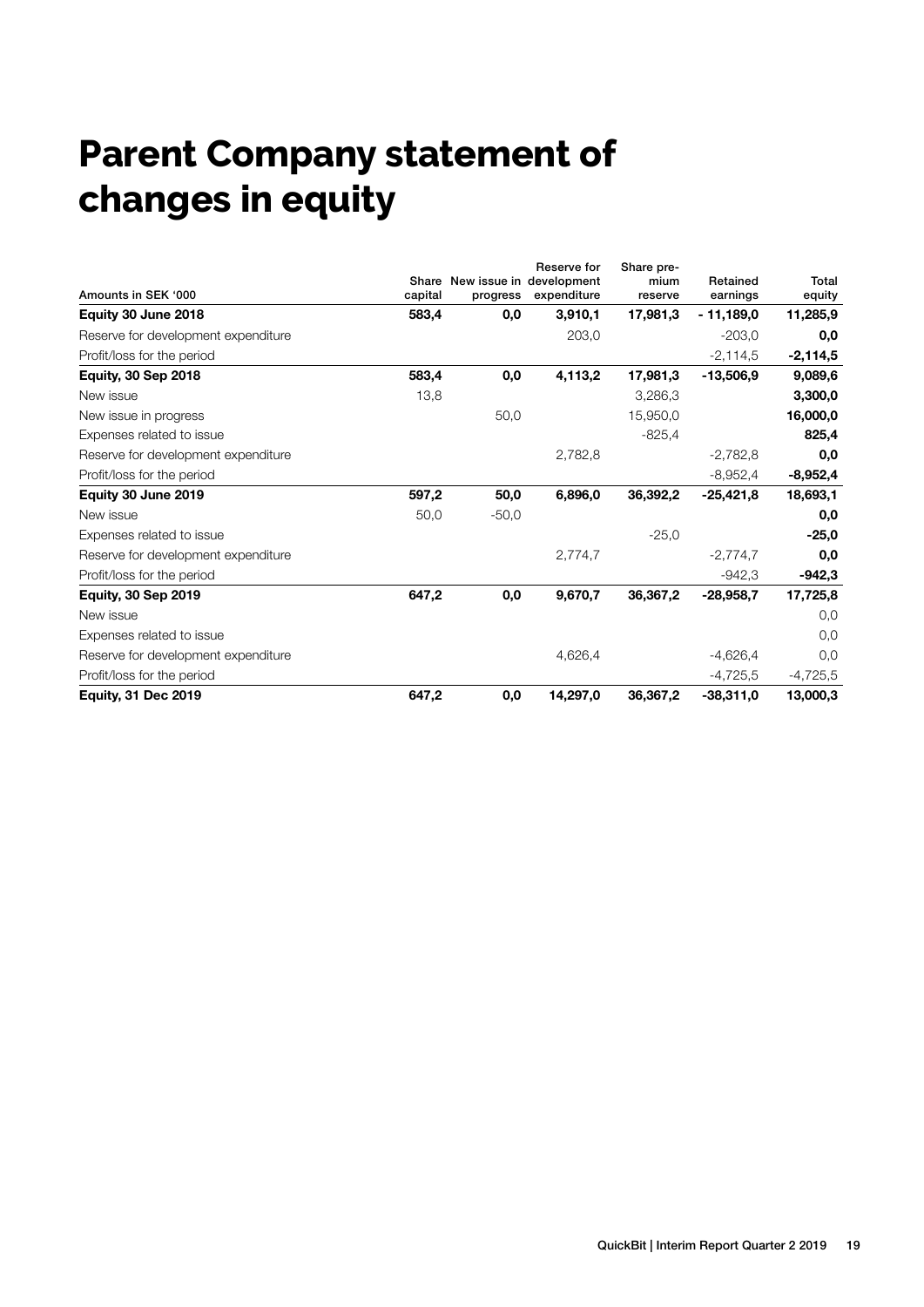# **Parent company cash flow statement**

|                                                             |             | The second quarter |                 | 6 months        |                 | Rolling<br>12 months  | Full-year  |
|-------------------------------------------------------------|-------------|--------------------|-----------------|-----------------|-----------------|-----------------------|------------|
| Amounts in SEK '000                                         | <b>NOTE</b> | Oct-Dec<br>2019    | Oct-Dec<br>2018 | Jul-Dec<br>2019 | Jul-Dec<br>2018 | Jan 2019-<br>Dec 2019 | 2018/2019  |
| <b>Operating activities</b>                                 |             |                    |                 |                 |                 |                       |            |
| Profit/loss before financial items                          |             | $-4,722,6$         | 1,439,9         | $-5,661,0$      | $-521.9$        | $-7,060,0$            | $-1,920,8$ |
| Adjustment for items not included in the<br>cash flow       |             | 653,6              | 273,0           | 1,144,1         | 508,4           | 1,862,9               | 1,227,2    |
| Interest paid                                               |             | $-2.9$             | $-136,1$        | $-6,8$          | $-288,9$        | 109,4                 | $-172,7$   |
| Cash flow before changes in                                 |             | -4 072,0           | 1 576,8         | -4 523,8        | $-302,4$        | $-5087,7$             | $-866,3$   |
| working capital                                             |             | $-4,072,0$         | 1,576,8         | $-4,523,8$      | $-302,4$        | $-5,087,7$            | $-866,3$   |
| Cash flow from changes in                                   |             | 838,6              | $-328,8$        | $-1234,8$       | 1 702,0         | $-1180,4$             | 1756,5     |
| working capital                                             |             |                    |                 |                 |                 |                       |            |
| Increase/decrease operating receiv-                         |             |                    |                 |                 |                 |                       |            |
| ables                                                       |             | 838,6              | $-328.8$        | $-1,234,8$      | 1,702,0         | $-1,180,4$            | 1,756,5    |
| Increase/decrease operating liabilities                     |             | $-9,351,2$         | $-1,497,2$      | 6,146,5         | 920,2           | 12,987,3              | 7,810,9    |
| Cash flow from operating                                    |             |                    |                 |                 |                 |                       |            |
| activities                                                  |             | $-12,584,6$        | $-249.3$        | 387,9           | 2,319,8         | 6,719,2               | 8,701,1    |
| Investing activities                                        |             |                    |                 |                 |                 |                       |            |
| Investments in intangible non-current<br>assets             |             | $-5,231,7$         | $-1,017,8$      | $-8,573,7$      | $-1,456,2$      | $-11,327,1$           | $-4,209,6$ |
| Investments in property, plant                              |             | $-5360,6$          | $-1017,8$       | $-9412,2$       | $-1456,2$       | $-12321,1$            | $-4365,1$  |
| and equipment                                               |             | $-128,9$           | 0,0             | $-838,5$        | 0,0             | $-944,0$              | $-105,5$   |
| Investments in subsidiaries                                 |             | 0,0                |                 |                 | 0,0             | $-50,0$               | $-50,0$    |
| Disposal/amortisation of other                              |             | $-631,8$           | 1 160,4         | -1 108,6        | 3 160,4         | $-1108,6$             | 3 160,4    |
| financial assets                                            |             | 0,0                | 0,0             |                 | 0,0             | 0,0                   | 0,0        |
| Cash flow from investing activities                         |             | $-5,360,6$         | $-1,017,8$      | -9,412,2        | $-1,456,2$      | $-12,321,1$           | $-4,365,1$ |
| <b>Financing activities</b>                                 |             |                    |                 |                 |                 |                       |            |
| Increase/decrease other                                     |             | 31 944,1           | 4 134,4         | 7 500,1         | 3,7             | 4 0 27,7              | 3,7        |
| financial liabilities                                       |             | $-631,8$           | 1,160,4         | $-1,108,6$      | 3,160,4         | $-1,108,6$            | 3,160,4    |
| New issue                                                   |             | 0,0                |                 | 16,000,0        | 0,0             | 16,000,0              | 0,0        |
| Cash flow from financing activities                         |             | $-631,8$           | 1,160,4         | 14,891,4        | 3,160,4         | 14,891,4              | 3,160,4    |
| Cash flow for the period                                    |             | -18,576,9          | $-106,7$        | 5,867,1         | 4,024,0         | 9,289,6               | 7,496,4    |
| Cash and cash equivalents at the<br>beginning of the period |             | 31,944,1           | 4,134,4         | 7,500,1         | 3,7             | 4,027,7               | 3,7        |
| Cash and cash equivalents at the<br>end of the period       |             | 13,367,2           | 4,027,7         | 13,367,2        | 4,027,7         | 13,317,2              | 7,500,1    |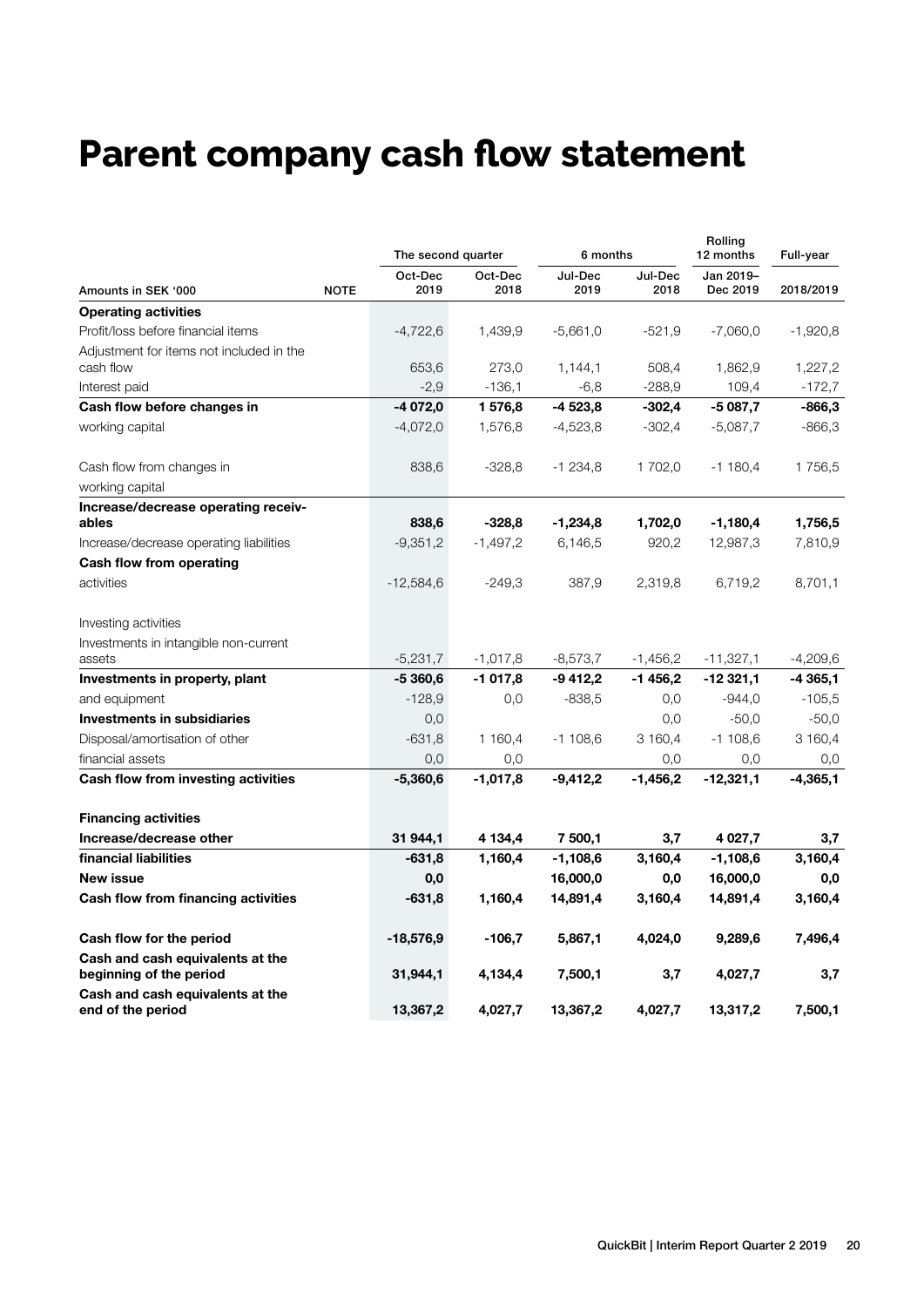# **Notes**

#### NOT 1 ACCOUNTING POLICIES

Amounts in thousands of kronor (SEK '000) unless otherwise stated.

#### General accounting principles

The interim report is prepared in accordance with the provisions of the Swedish Annual Accounts Act and in accordance with the rules of Nordic Growth Market Nordic MTF.

Otherwise, the same accounting principles and calculation methods have been used in the interim report as in the latest annual report, according to the Swedish Annual Accounts Act and the Swedish Accounting Standards Board's general guidelines BFNAR 2012: 1 Annual Accounts and Consolidated Accounts (K3).

#### Estimates and assessments

The Board considers that the company's system should have a depreciation period of five years. All costs for the system shall be carried forward and the capitalised value will be recoverable in the future.

This depreciation period, the Board believes, started to apply as from 1 September 2017. It is further the Board's opinion that all costs for the system shall be carried forward and the capitalised value will be recoverable in the future.

#### Key ratio definitions

Equity/assets ratio: (total equity + 78% of untaxed reserves) / total assets.

Earnings per share: net profit for the period in relation to the weighted average number of outstanding shares before and after dilution.

#### NOTE 2 CAPITALISED EXPENDITURE FOR DEVELOPMENT WORK

#### Group

| <b>SEK '000</b>                      |            | 30 Jun 2019 31 Dec 2019 31 Dec 2018 |            |
|--------------------------------------|------------|-------------------------------------|------------|
| Accumulated cost                     |            |                                     |            |
| -At the start of the period          | 14,013,9   | 21,742,4                            | 14,014,0   |
| -Through acquisition of subsidiaries |            |                                     |            |
| -Capitalised expenditure             | 4,370,4    | 5,298,7                             | 1,456,2    |
| At the end of the period             | 18,384,3   | 27,041,1                            | 15,470,2   |
| <b>Accumulated amortisation</b>      |            |                                     |            |
| -Opening accumulated amortisation    | $-969.3$   | $-5,121,7$                          | $-969,4$   |
| -Amortisation during the period      | $-3,172,6$ | $-1,082,9$                          | $-1,467,7$ |
| -Translation differences             |            |                                     |            |
| At the end of the period             | $-4,141,9$ | $-6,204,6$                          | $-2,437,0$ |
| Carrying amount at end of the period | 14,242,4   | 20,836,5                            | 13,033,1   |
| <b>Parent Company</b>                |            |                                     |            |
| <b>SEK '000</b>                      |            | 31 Dec 2018 31 Dec 2019 31 Dec 2018 |            |
| <b>Accumulated cost</b>              |            |                                     |            |
| -At the start of the period          | 4,413,9    | 11,965,5                            | 4,414,0    |
| -Capitalised expenditure             | 4,209,6    | 5,231,7                             | 1,456,2    |
| At the end of the period             | 8,623,5    | 17,197,2                            | 5,870,2    |
| <b>Accumulated amortisation</b>      |            |                                     |            |
| -Opening accumulated amortisation    | $-503,8$   | $-2,202,1$                          | $-503,8$   |
| -Amortisation during the period      | $-1,223,7$ | $-610,2$                            | $-508,4$   |
| At the end of the period             | $-1,727,5$ | $-2,812,3$                          | $-1,012,2$ |
| Carrying amount at end of the period | 6,896,0    | 14,385,0                            | 4,858,0    |

#### NOTE 3 OTHER RECEIVABLES

Of the asset item Other Receivables, SEK 99.3 million refers to the company's liquid assets deposited by the company as collateral with with redemption partners, which by agreement are continually paid out to the company.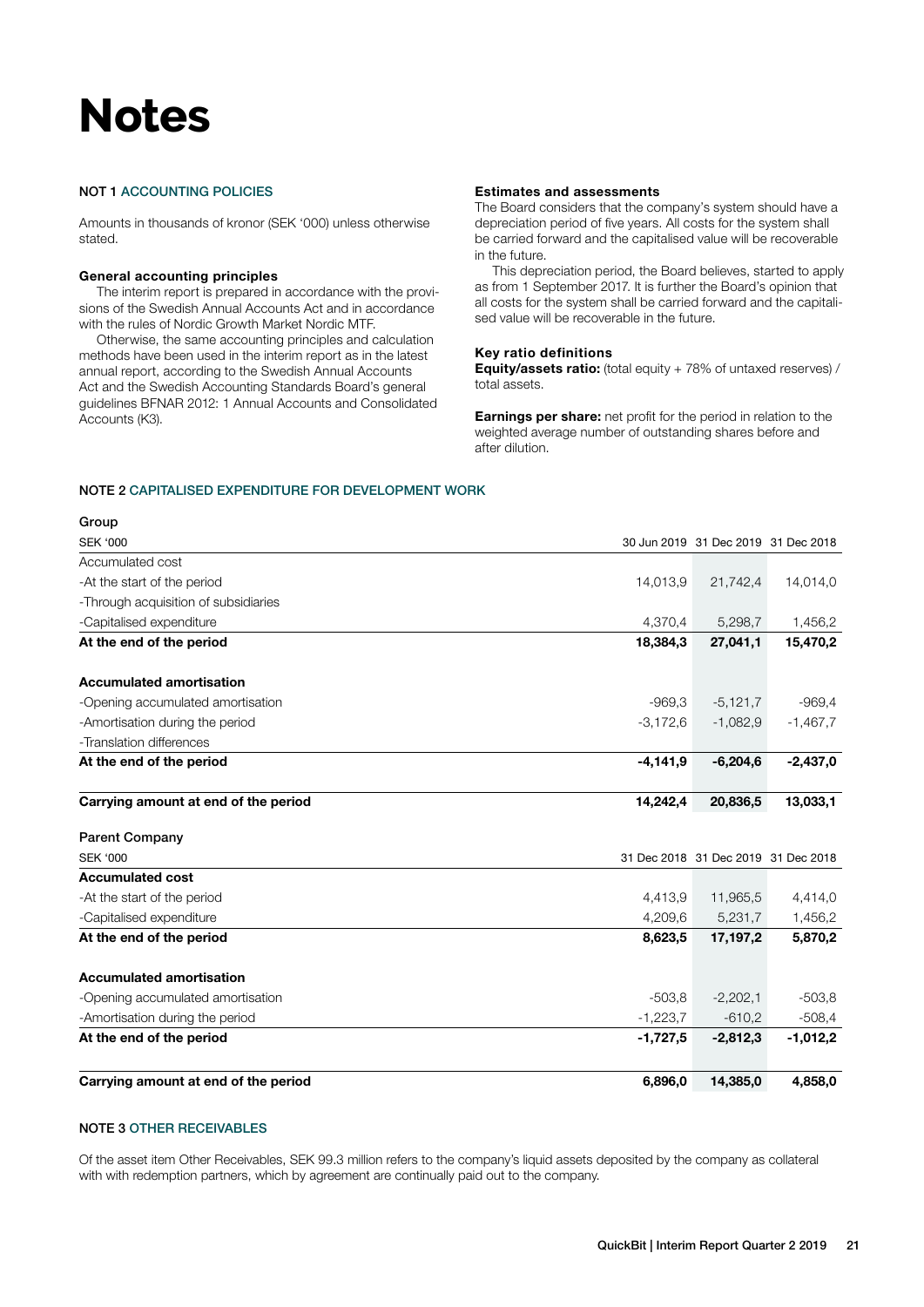#### NOTE 4 THE NUMBER OF SHARES AT THE END OF EACH PERIOD AND WEIGHTED AVERAGE

|             |          | Outstanding shares<br>period before | at the end of the Outstanding shares<br>at the end of the |                                                                                                                            |
|-------------|----------|-------------------------------------|-----------------------------------------------------------|----------------------------------------------------------------------------------------------------------------------------|
| Date        | Report   |                                     | dilution period after dilution                            | Note                                                                                                                       |
| 30 Sep 2016 | Q1 16/17 | 5.000.000                           | 5,000,000                                                 | The company's first operating quarter                                                                                      |
| 31 Dec 2016 | Q2 16/17 | 5,000,000                           | 5,000,000                                                 |                                                                                                                            |
| 31 Mar 2017 | Q3 16/17 | 5,000,000                           | 5,000,000                                                 |                                                                                                                            |
| 30 Jun 2017 | Q4 16/17 | 5,234,125                           | 5,234,125                                                 | Issue of 234,125 shares carried out in Q4 16/17                                                                            |
| 30 Sep 2017 | Q1 17/18 | 52,341,250                          | 52,341,250                                                | Split 1:10 carried out Q1 17/18                                                                                            |
| 31 Dec 2017 | Q2 17/18 | 54.341.250                          | 55,341,250                                                | Issue of 2 million shares and 1 million subscrip-<br>tion warrants approved in Q2 17/18                                    |
| 31 Mar 2018 | Q3 17/18 | 54,341,250                          | 55,341,250                                                |                                                                                                                            |
| 30 Jun 2018 | Q4 17/18 | 58,341,250                          | 59,341,250                                                | Issue of 4 million shares carried out in Q4 17/18                                                                          |
| 30 Sep 2018 | Q1 18/19 | 58.341.250                          | 59,341,250                                                | Decision on extension of 1 million susbscription<br>warrants registered with the Swedish Companies<br>Registration Office. |
| 31 Dec 2018 | Q2 18/19 | 58,341,250                          | 59,341,250                                                |                                                                                                                            |
| 31 Dec 2019 | Q3 18/19 | 59,716,250                          | 76,325,375                                                | Issue of 1,375,000 shares and 15,609,125 sub-<br>scription warrants was approved in Q3 18/19                               |
| 30 Jun 2019 | Q4 18/19 | 64,716,250                          | 85,575,375                                                | Issue of 5,000,000 shares and 4,250,000 sub-<br>scription warrants was approved in Q4 18/19                                |
| 30 Sep 2019 | Q1 19/20 | 64,716,250                          | 85,575,375                                                | Issue of 5,000,000 shares was registered with<br>the Swedish Companies Registration Office in Q1<br>19/20                  |
| 31 Dec 2019 | Q2 19/20 | 64,716,250                          | 87,275,375                                                | Decision regarding 1,700,000 subscription war-<br>rants approved in Q2 19/20                                               |

|                                   | Oct-Dec 2019 | Oct-Dec 2018 | 2018/2019  |
|-----------------------------------|--------------|--------------|------------|
| Number of shares                  |              |              |            |
| Weighted average, before dilution | 64,716,250   | 58.341.250   | 59.137.140 |
| Weighted average, after dilution  | 85.834.071   | 59.341.250   | 65.826.953 |